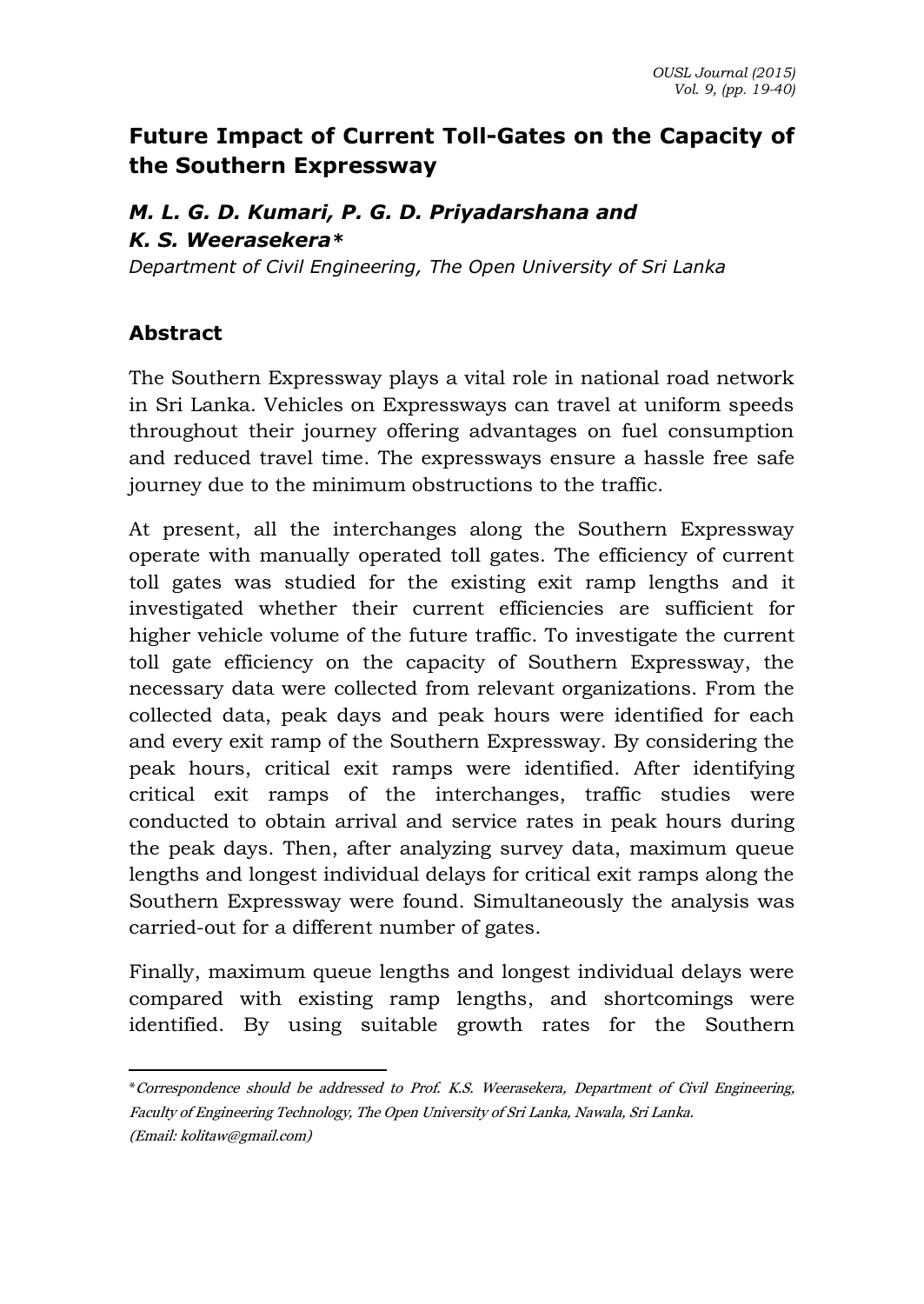Expressway, future traffic conditions were predicted. Subsequently, by using the maximum vehicular queue lengths, individual delays that could occur in the future were computed. Hence, these values were used to analyze the effect of the capacity of Southern Expressway due to the present toll gate arrangement. Therefore, it was able to recommend suitable off ramp lengths considering queue lengths and deceleration lengths. Recommendations were also proposed for future improvements to the service rates at toll gates.

**Keywords**: Southern Expressway, Service time, Service rate, Toll gates, Maximum queue length, Exit ramp length

# **Introduction**

The Southern Expressway is the first expressway to be built in Sri Lanka and it is an important link of the proposed expressway network. It traverses from Kottawa to Matara (126 km) and the construction of the section from Kottawa to Pinnaduwa (Galle) was completed and operates as a dual carriageway expressway with 4 lane facility when the study was conducted in 2013. Expressways have many advantages such as; reduced travel time, reduced traffic congestion, reduced transport delay costs, reduced fuel costs, attract private sector investors and thereby contribute to expand the job market and develop fisheries, agriculture, industries in the region, expand tourism presently confined to the coastal belt along Colombo-Galle-Matara, and enhance the value of land and property.

In the Southern Expressway (between Kottawa and Galle) there are eight interchanges namely; Kottawa (Makumbura), Kahathuduwa, Gelanigama, Dodangoda, Welipanna, Kurundugahahatakma, Baddegama, and Pinnaduwa (Galle).

## **Problem Identification**

With the increase in traffic in the future, the possible formation of traffic queues at entry or exit points during congested periods can cause a considerable time delay and may result in the reduction of highway performance. Southern Expressway has shortened the journey time from Galle to Colombo to one hour. At present, since manually operated toll gates are installed and with increased traffic, it is intended to observe whether their efficiency is adequate to handle higher vehicle volumes.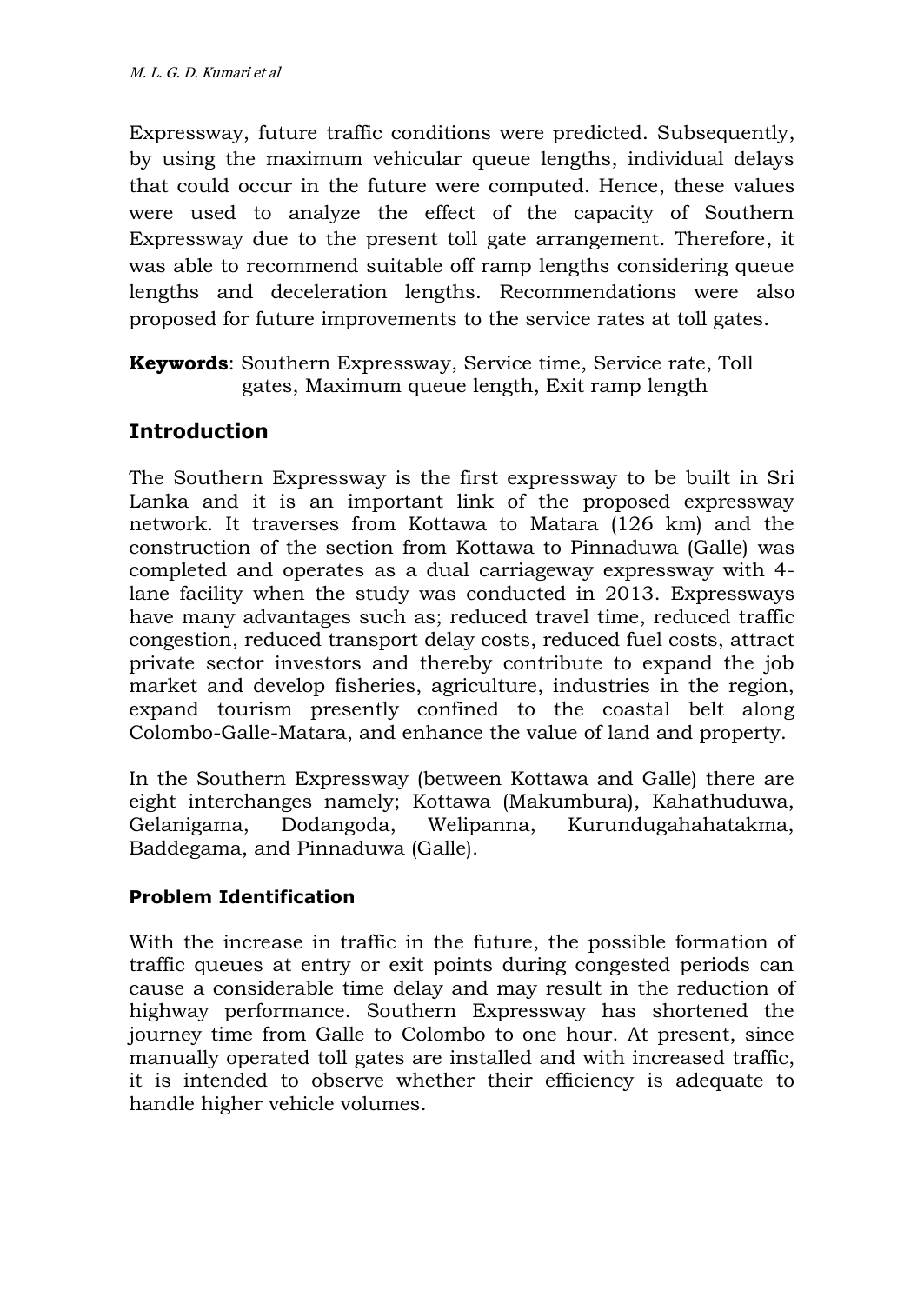

*(Source: [www:rda:gov:lk/supported/expressways/stdp:](http://www.rda.gov.lk/supported/expressways/stdp)htlm)*

**Figure 1.** Southern Expressway

At present, the traffic at the toll booths is not very heavy, but in future, with the increase of vehicles, the traffic at the booths could be a problem. Traffic delay in a toll plaza is caused by time taken due to the manual operated method adopted in paying user fee. Hence the long queues that could occur at exit ramps may cause safety threat to the vehicles travelling along the expressway if vehicles at toll booths heads-up along the exit ramps and enter the expressway. Therefore, in here, it studies the present toll gates operation and observes whether it could cope with future traffic needs at a meaningful level of service and investigates whether the capacity is adequate to meet this demand.

### **Aim of the Study**

Aim of this study is to firstly investigate the efficiency of manually operated toll gates along the Southern Expressway and secondly to observe the impact on the capacity of interchanges which may finally limit the expressway potential in the future.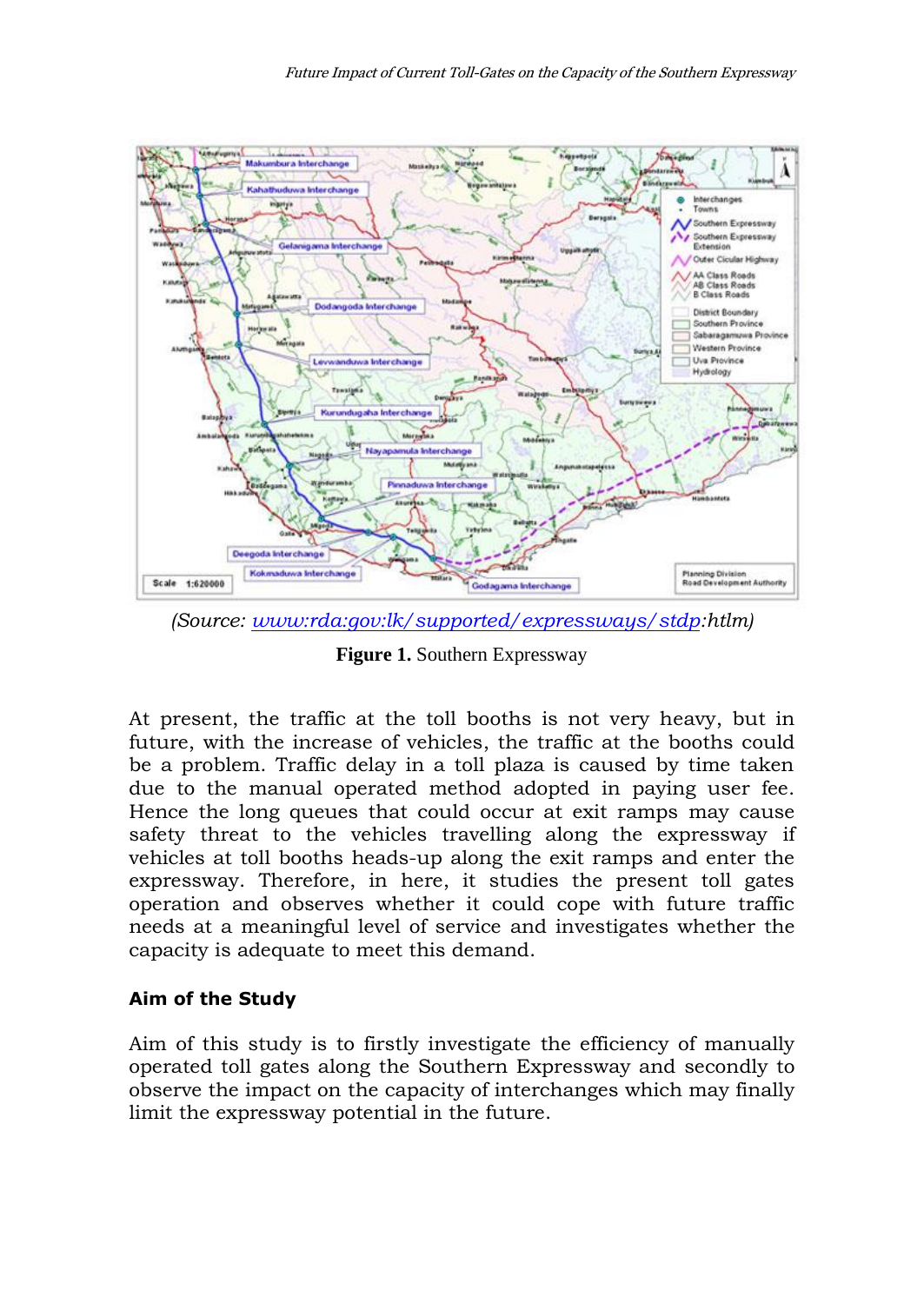### **Objectives**

The objective of this study is to investigate the impact of toll gates efficiency on the capacity of Southern Expressway. It consists of investigating the present condition in interchanges, and to develop recommendations for future implementation (including traffic engineering, geometric consideration and benefit evaluations). These objectives entail the following:

- $\triangleright$  Identify the critical interchanges in the road from Kottawa to Galle exit.
- $\triangleright$  Find any inefficiency at toll gates when operated manually.
- $\triangleright$  Study ramp sufficiency and head-up length with future traffic.
- $\triangleright$  Check the off ramp length according to deceleration length with possible formation queues in critical exit ramps.
- $\triangleright$  If there are delays at toll booths, to investigate whether it will affect the free flow of the Southern Expressway.
- $\triangleright$  Propose suitable tolling systems to cope with the future traffic needs if there are any delays due to toll gates causing a reduction in the capacity of the expressway.

## **Strategies**

To achieve the aims of this project, following strategies and principles were used:

- The layout arrangements of interchanges were studied in detail.
- $\triangleright$  The number of entrance and exit gates was identified for all interchanges.
- $\triangleright$  The exit ramp lengths were measured and the geometry of the intersection was studied for all interchanges.
- Existing procedure of paying of user fee in toll gates and the toll gate operation was studied.
- $\triangleright$  Peak day/peak hour was identified for each interchange.
- $\triangleright$  The critical exit ramps of the expressway by considering exit ramp distances and traffic volume, were identified.
- $\triangleright$  After identifying the peak days, traffic studies were conducted to obtain arrival rate and service rate for critical exit ramps in each interchange.
- $\triangleright$  The graphs which indicate the arrival curve and service curve at different toll gates were plotted according to the survey data.
- $\triangleright$  The longest individual delay and maximum queue were identified using above graphs for each critical exit ramps.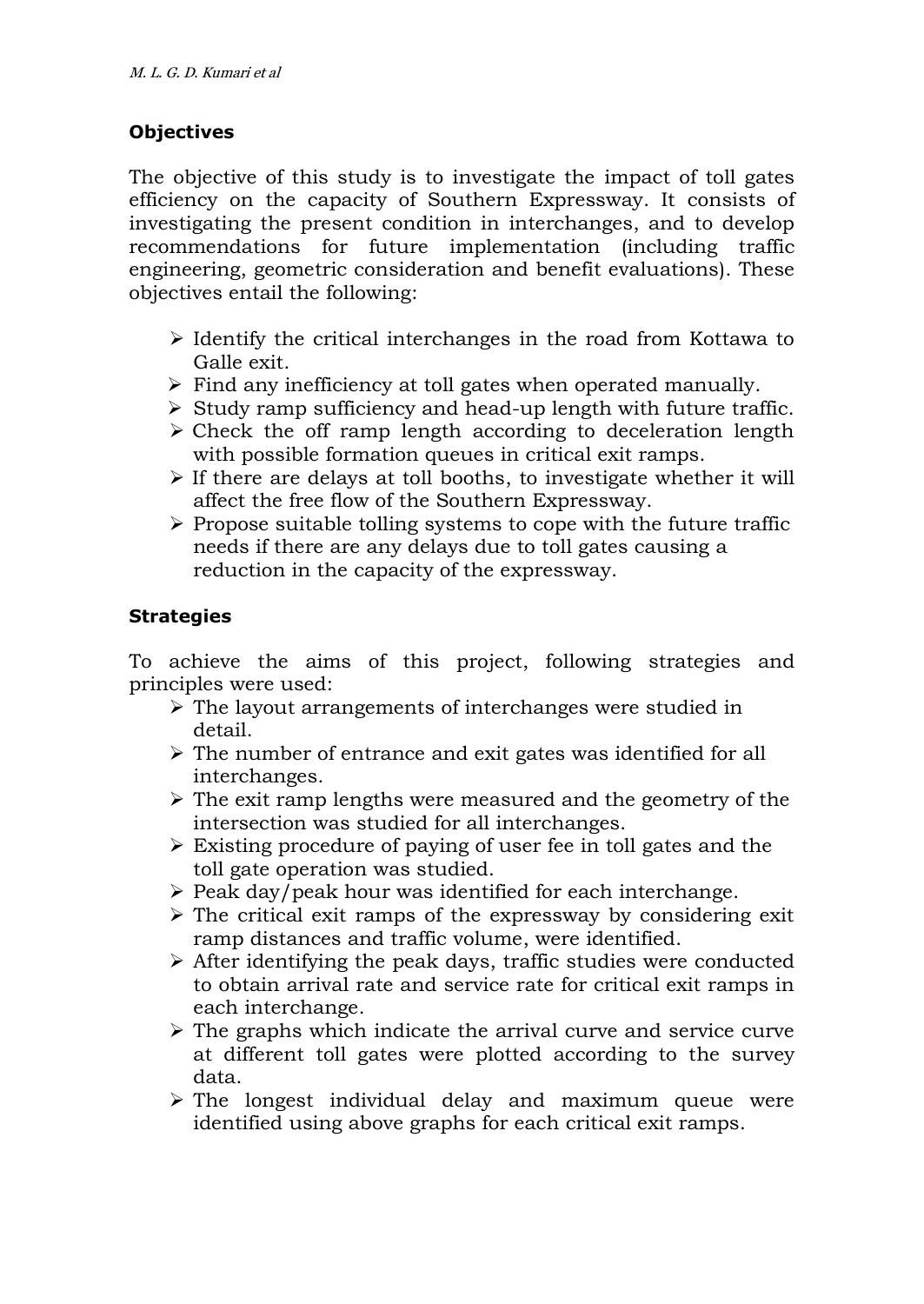- $\triangleright$  By using the above graphs and collected data, the effects of the capacity of Southern Expressway due to present toll gates in interchanges, were analyzed.
- $\triangleright$  Suitable off ramp lengths considering queue length and deceleration lengths were recommended and future improvements to the service rates at toll gates are suggested.

## **Methodology**

### **Graph of Time** *vs* **Cumulative Vehicle at Ramp**

Figure 2 illustrates the curve of Time vs. Cumulative Number of Vehicle and how it effects with service rate. The two curves shown in the Figure 2 is related arrival and service rates (Mannering and Washburn, 2004).



**Figure 2.** Graph of Cumulative Number of Vehicle vs. Time

 Area between A(t) and D(t) represents the total delay, or summation of delay to all vehicles.

- $\triangleright$  Q(t) Vertical distance between A(t) and D(t) at any time t, represents the numbers of vehicles in queue at that time (t)
- $\triangleright$  Slope of D(t) in the 'departure rate'
- $\triangleright$  Slope of A(t) in the 'arrival rate'

Note

- $\triangleright$  The departure rate cannot exceed the service rate or capacity of the service provider. Hence it has to be less.
- Cumulative departure can never exceed cumulative arrivals. Hence D(t) can never be above A(t) in the queuing diagram.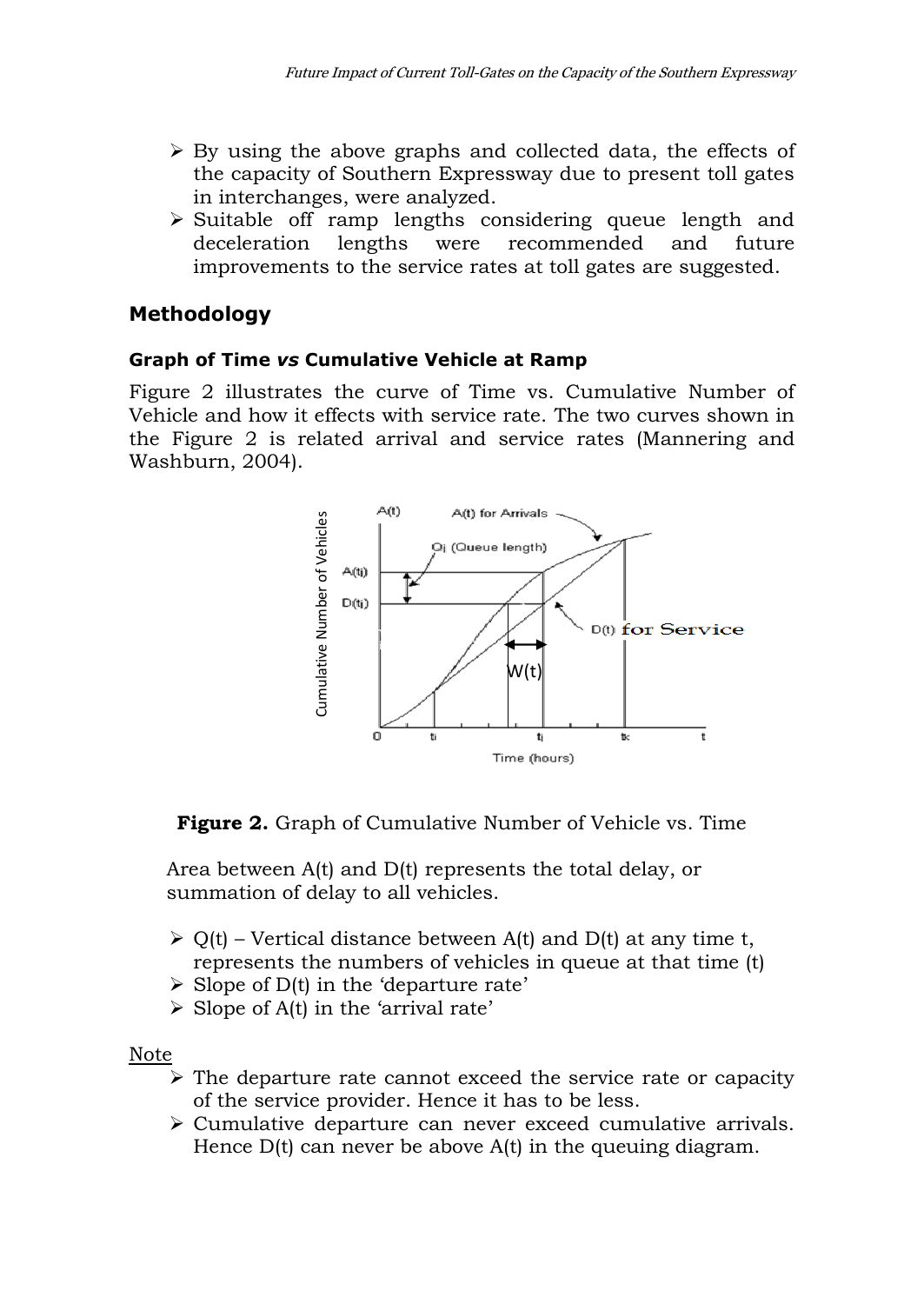- When queue is present the 'departure rate' will equal the 'service rate'.
- $\triangleright$  The queue first forms when the 'arrival rate' first exceeds the service rates.
- $\triangleright$  W(t) Horizontal distance between A(t) and D(t) represents the delay to vehicle arriving at time t.

*Service time* **-** Service time of collection payment is the time between the entry of the vehicle into the toll booth until the exit of the vehicle from the toll booth.

*Service rate* **-** The number of vehicles serves in unit time

## **Field Data**

The Southern Expressway consists of eight interchanges between Kottawa and Pinnaduwa including the two at the ends. They are of the following types:

| Kottawa (Makumbura)                                           | Grade separated               |  |  |  |  |  |
|---------------------------------------------------------------|-------------------------------|--|--|--|--|--|
| Kahathuduwa                                                   | Diamond (conventional)        |  |  |  |  |  |
| Gelanigama                                                    | Partial cloverleaf            |  |  |  |  |  |
| Dodangoda                                                     | Diamond (conventional)        |  |  |  |  |  |
| Welipanna                                                     | Diamond (conventional)        |  |  |  |  |  |
| Kurundugahahatakma                                            | Partial cloverleaf (modified) |  |  |  |  |  |
| Baddegama                                                     | Diamond (conventional)        |  |  |  |  |  |
| Pinnaduwa (Galle)                                             | Mixed diamond-cloverleaf      |  |  |  |  |  |
| (Source: RDA, www.rda.gov.lk/supported/expressways/stdp.htlm) |                               |  |  |  |  |  |

### **Adopted Procedure in Paying 'User Fee'**

When a driver enters the expressway, a ticket is issued to him/her at the entry toll gate of the interchange. The ticket displays the type of the vehicle (vehicle category), date, time and name of the interchange which the vehicle entered. Driver has to handover the ticket to the exit toll gate, and he/she will be informed of the user fee. A receipt will be issued for the payment of the user fee.

Due to the manual transaction, the operator has to monitor the entrance ticket details. Also, the user takes time to pay for the usage. Therefore, it takes time at exit toll gates compared with other advanced tolling methods. It was especially experienced when paying of fines for over speeding or any other negligence of road rules, causing further delay at exit gates.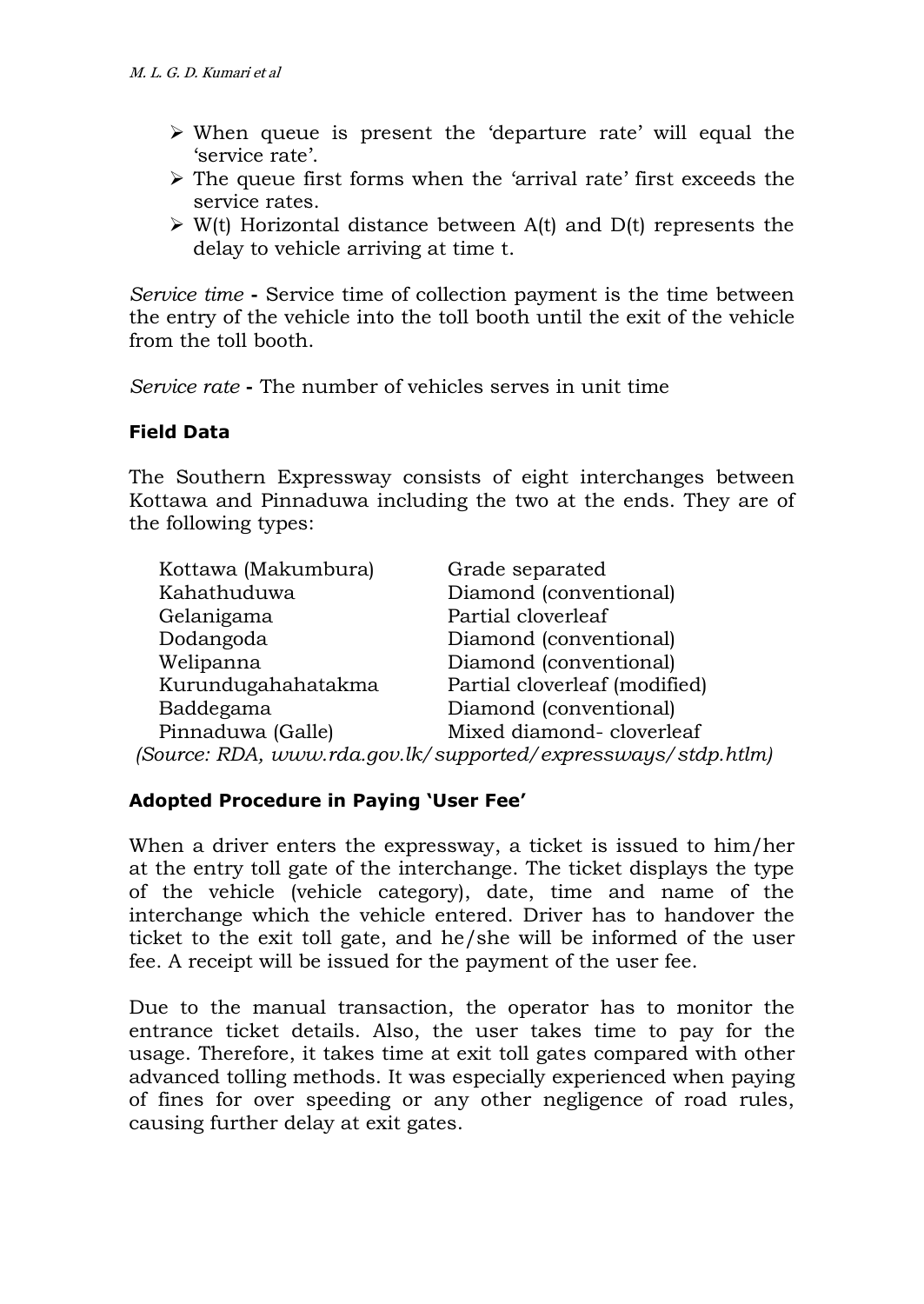## **Present Condition of Entry and Exit Gates**

It is not the same number of entry and exit gates that have been constructed in each interchange for the two directions. At present, only a few gates are operating due to lack of traffic. The gate details and exit ramp lengths are tabulated in Table 1.

| <b>Interchange</b>     |             |      | Number of toll gates (total<br>in both direction) |      | <b>Exit Ramp</b>      | Exit<br>Ramp |
|------------------------|-------------|------|---------------------------------------------------|------|-----------------------|--------------|
|                        | Constructed |      | Currently                                         |      |                       | length       |
|                        |             |      | operating                                         |      |                       | (m)          |
|                        | Entry       | Exit | Entry                                             | Exit |                       |              |
| Kottawa<br>(Makumbura) | 05          | 08   | 02                                                | 03   | Ramp 1 - From Galle   | 197          |
| Kahathuduwa            | 04          | 04   | 02                                                | 02   | Ramp 1 – From Galle   | 106          |
|                        |             |      |                                                   |      | Ramp 2 - From Colombo | 96           |
| Gelanigama             | 04          | 04   | 02                                                | 02   | Ramp 1 – From Galle   | 181          |
|                        |             |      |                                                   |      | Ramp 2 - From Colombo | 187          |
| Dodangoda              | 04          | 04   | 02                                                | 02   | Ramp 1 – From Galle   | 93           |
|                        |             |      |                                                   |      | Ramp 2 - From Colombo | 134          |
| Welipanna              | 04          | 04   | 02                                                | 02   | Ramp 1 – From Galle   | 73           |
|                        |             |      |                                                   |      | Ramp 2 - From Colombo | 69           |
| Kurundugaha            | 04          | 04   | 02                                                | 02   | Ramp 1 – From Galle   | 45           |
| hatakma                |             |      |                                                   |      | Ramp 2 - From Colombo | 134          |
| Baddegama              | 04          | 04   | 02                                                | 02   | Ramp 1 – From Galle   | 154          |
|                        |             |      |                                                   |      | Ramp 2 - From Colombo | 90           |
| Pinnaduwa<br>(Galle)   | 02          | 02   | 01                                                | 02   | Ramp 1 – From Galle   | 378          |

| <b>Table 1.</b> Number of entry and exit gates and exit ramp lengths of |  |  |  |  |  |
|-------------------------------------------------------------------------|--|--|--|--|--|
| interchanges                                                            |  |  |  |  |  |

*(Source: Expressway Operation Maintenance and Management Division - RDA)*

### **Calculation of Weight Factors for Each Exit Ramps of Interchanges**

The study requires correctly identifying critical exit ramps since delays occur at exit ramps. Therefore, out of seventeen exit ramps between Kottawa and Pinnaduwa, critical exit ramps were identified using 'weight factor' as described below.

Method adopted for computation of 'weight factor' is based on ramp length, and peak hour volume. By observing traffic data during a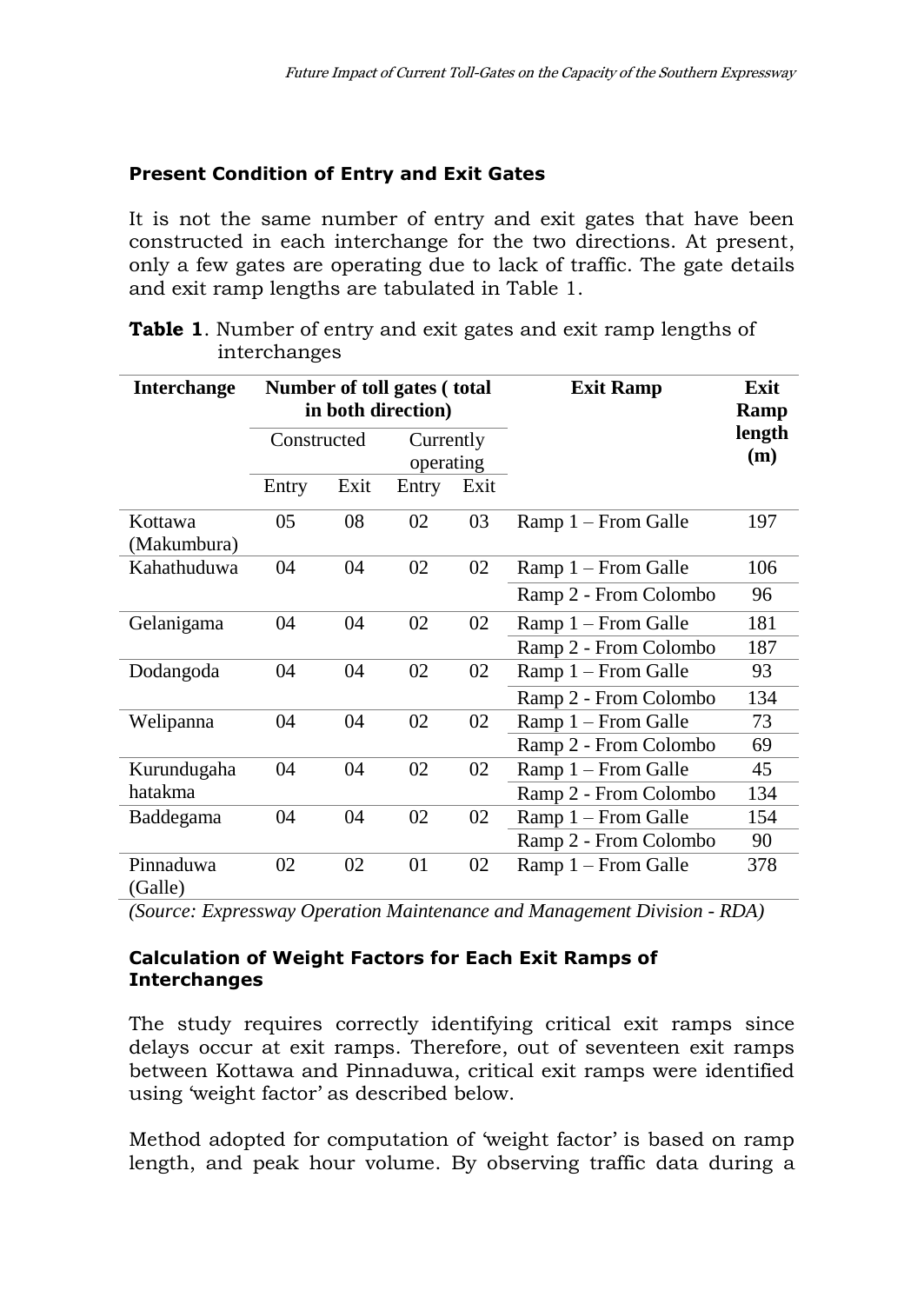period of one week, peak hour volumes for each interchange were identified. Then weight factor is obtained by dividing the peak hour volume of each exit ramp by the measured ramp length. The number of toll gates was considered when queue length exceeded the off ramp length.

| Weight factor | Peak hour volume (veh/hr) |
|---------------|---------------------------|
|               | Ramp length (m)           |

| <b>Interchange</b> | <b>Exit Ramps</b>     | Peak hour<br>volume<br>(veh/hr) | Ramp<br><b>Distance</b><br>(m) | Weight<br>factor<br>(veh/m/hr) |
|--------------------|-----------------------|---------------------------------|--------------------------------|--------------------------------|
| Kottawa            | Ramp 1 – From Galle   | 683                             | 197                            | 3.47                           |
| Kahathuduwa        | Ramp 1 – From Galle   | 75                              | 106                            | 0.71                           |
|                    | Ramp 2 - From Colombo | 16                              | 96                             | 0.17                           |
| Galanigama         | Ramp 1 – From Galle   | 94                              | 181                            | 0.52                           |
|                    | Ramp 2 - From Colombo | 60                              | 187                            | 0.32                           |
| Dodangoda          | Ramp 1 – From Galle   | 41                              | 93                             | 0.44                           |
|                    | Ramp 2 - From Colombo | 74                              | 134                            | 0.55                           |
| Welipanna          | Ramp 1 – From Galle   | 23                              | 73                             | 0.31                           |
|                    | Ramp 2 - From Colombo | 58                              | 69                             | 0.83                           |
| Kurundugahahathak  | $Ramp 1 - From Galle$ | 24                              | 45                             | 0.53                           |
| ma                 | Ramp 2 - From Colombo | 55                              | 134                            | 0.41                           |
| Baddegama          | Ramp 1 – From Galle   | 9                               | 154                            | 0.06                           |
|                    | Ramp 2 - From Colombo | 43                              | 90                             | 0.48                           |
| Pinnaduwa          | Ramp 1 - From Colombo | 257                             | 378                            | 0.68                           |

#### **Table 2.** The weight factors for each interchange

#### **Selection of Critical Exit Ramps**

According to the weight factors shown in Table 2, seven critical exit ramps were selected to conduct the detailed surveys. Exit ramps consisting of weight factors above 0.5 were considered as critical exit ramps. This was to limit the number of ramps to be studied, rather than studying all the ramps. Hence, at-least one exit ramp was selected from all the interchanges except Baddegama (see Table 2).

### **Selection of field survey days (as per data collected from RDA)**

Prior to conducting traffic survey at the interchanges, probable peak days and peak hours for exit ramps were identified according to collected data from Expressway Operation Management and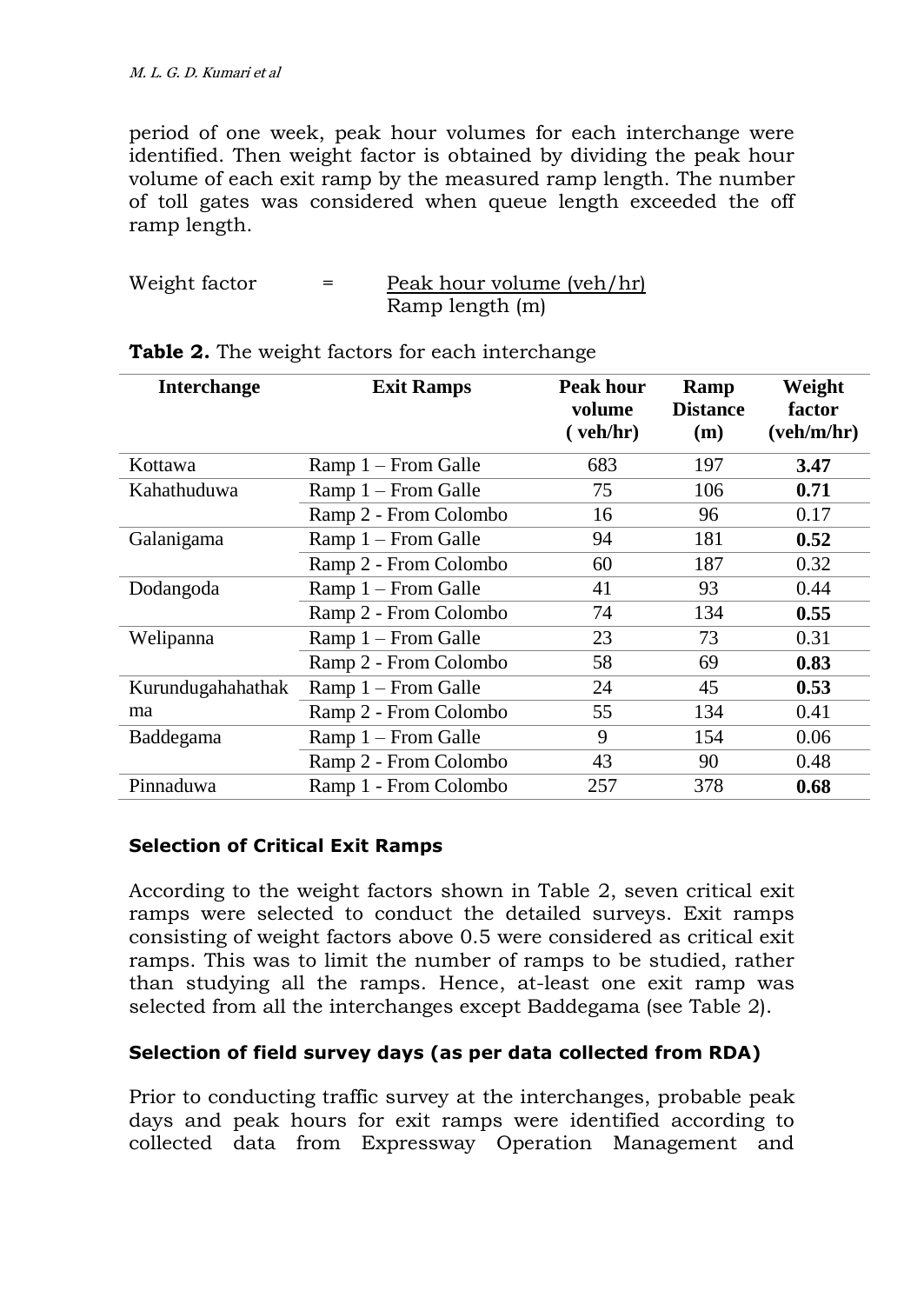Maintenance division of RDA. These traffic survey days and time periods are as shown in Table 3.

| <b>Interchange</b> | Day               | <b>Date</b> | Time period (hrs) |
|--------------------|-------------------|-------------|-------------------|
| Kottawa            | Monday (Poya day) | 25.03.2013- | 16:00-06:00       |
|                    |                   | 26.03.2013  |                   |
| Kahathuduwa        | Sunday            | 07.04.2013  | $17:00 - 21:00$   |
| Galenigama         | Sunday            | 21.04.2013  | 16:00-19:00       |
| Dodangoda          | Sunday            | 21.04.2013  | 11:00-17:00       |
| Welipanna          | Sunday            | 28.04.2013  | $11:00-17:00$     |
| Kurundugahahetakma | Sunday            | 28.04.2013  | 13:00-17:00       |
| Pinnaduwa          | Saturday          | 04.05.2013  | 09:00-17:00       |

**Table 3.** The peak hour ranges for each critical exit ramps

### **Present Condition of Toll Gates Considering Average Service Time**

Separate surveys were conducted for each and every gate operating in critical exit ramps. The survey durations are as indicated in Table 3. The purpose of the survey was to obtain the average service time in each toll gate according to the exit ramps.

|  |  | Table 4. The average service time for each gate |  |  |  |  |  |
|--|--|-------------------------------------------------|--|--|--|--|--|
|--|--|-------------------------------------------------|--|--|--|--|--|

| <b>Interchange</b> | Exit gate<br>No.                     | Average service time<br>for each gate (seconds) | Average service<br>time for each<br>interchange<br>(seconds) |  |  |  |  |  |  |
|--------------------|--------------------------------------|-------------------------------------------------|--------------------------------------------------------------|--|--|--|--|--|--|
| Kottawa            |                                      | 15.83                                           | 17.86                                                        |  |  |  |  |  |  |
|                    | $\overline{2}$                       | 16.37                                           |                                                              |  |  |  |  |  |  |
|                    | 3                                    | 22.07                                           |                                                              |  |  |  |  |  |  |
| Kahathuduwa        |                                      | 25.45                                           | 25.45                                                        |  |  |  |  |  |  |
| Galanigama         |                                      | 17.13                                           | 17.13                                                        |  |  |  |  |  |  |
| Dodangoda          |                                      | 19.09                                           | 19.09                                                        |  |  |  |  |  |  |
| Welipanna          |                                      | 19.00                                           | 19.00                                                        |  |  |  |  |  |  |
| Kurundugahahatakma |                                      | 15.75                                           | 15.75                                                        |  |  |  |  |  |  |
| Pinnaduwa          |                                      | 15.46                                           | 15.42                                                        |  |  |  |  |  |  |
|                    | $\overline{2}$                       | 15.38                                           |                                                              |  |  |  |  |  |  |
|                    | Average service time (seconds)<br>18 |                                                 |                                                              |  |  |  |  |  |  |

Time at the commencement of service and departure for each vehicle was recorded. The difference of departure time and service commencing time for each vehicle was used to calculate service time.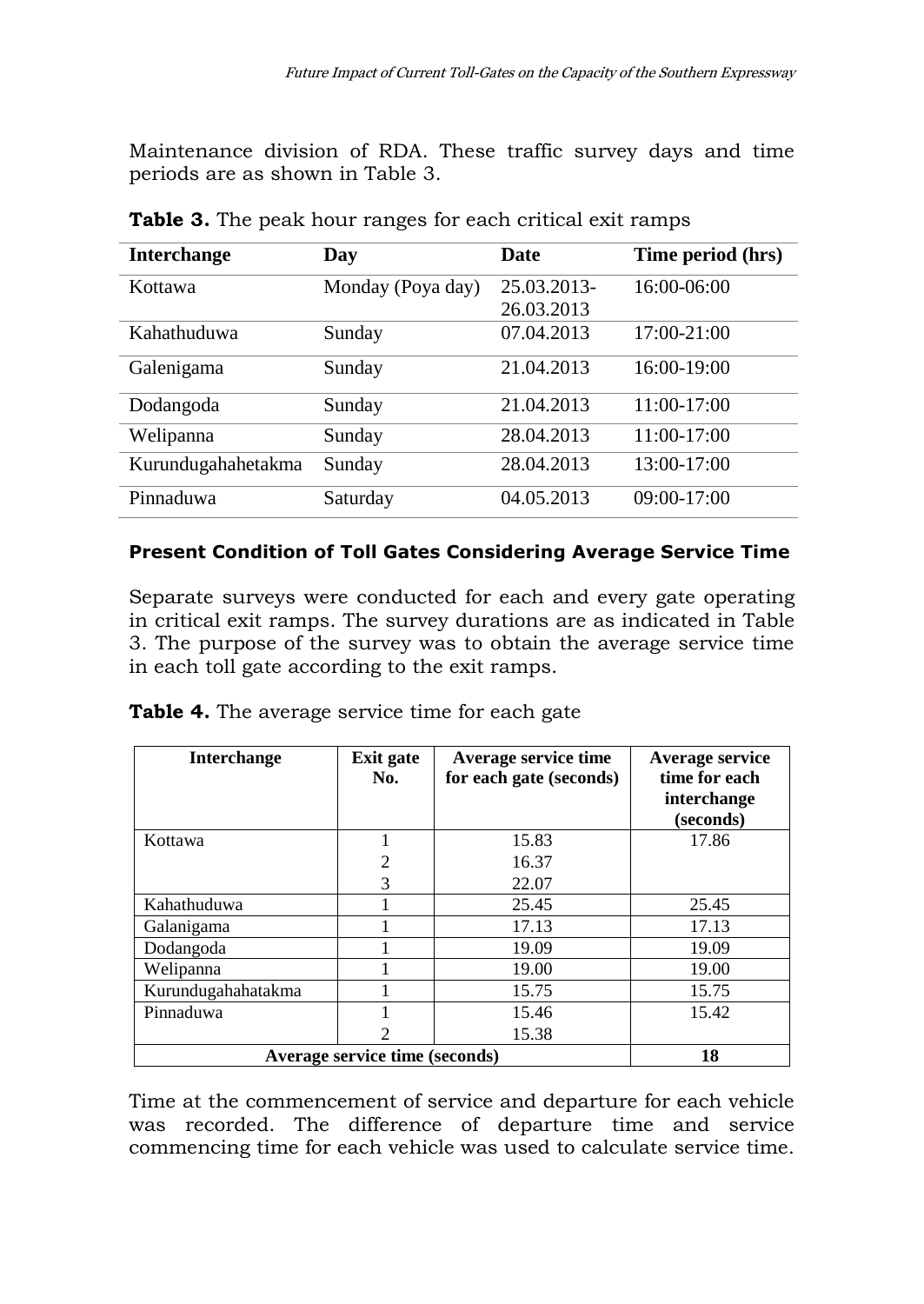Service time was calculated separately for each interchange, then considering all the interchanges the average service time for current tolling system (manual operation method) was computed and tabulated in Table 4.

### **Average Length for Vehicle Categories**

Traffic on interchanges is mixed in nature. Therefore, several categories (according to Southern Expressway Operation Maintenance and Management division) were selected to calculate queue lengths. Average lengths of vehicles are as shown in Table 5.

| Vehicle       | Description                                                    | Average   |
|---------------|----------------------------------------------------------------|-----------|
| category      |                                                                | length(m) |
| A             | Car, utility vehicles, light good vehicles                     | 4.92      |
| В             | Medium/large buses, larger lorries/                            | 10.9      |
|               | trucks                                                         |           |
| $\mathcal{C}$ | 3 Axels vehicle                                                | 12.5      |
| D             | More than 3 Axels vehicle                                      | 16        |
|               | (Source: Washington States Department of Transportation, 2011) |           |

**Table 5.** Average vehicle length

Four wheel drive jeeps, small trucks with design on a car frame and vans come under utility vehicles and light good vehicles.

The average length of car (4.92 m) was selected for all the vehicles included in category 'A'. It was selected based on the highest composition according to field survey data. The average length of a large bus (10.9 m) was selected for all the vehicles included in category 'B'. It was selected based on the highest composition according to field survey data.

## **Traffic Volume Data up to 2080 Using Trend Curves**

Trend curves were drawn up to year 2080 according to predicted vehicle growth rates for Southern Expressway from RDA. The obtained values are given in Table 6.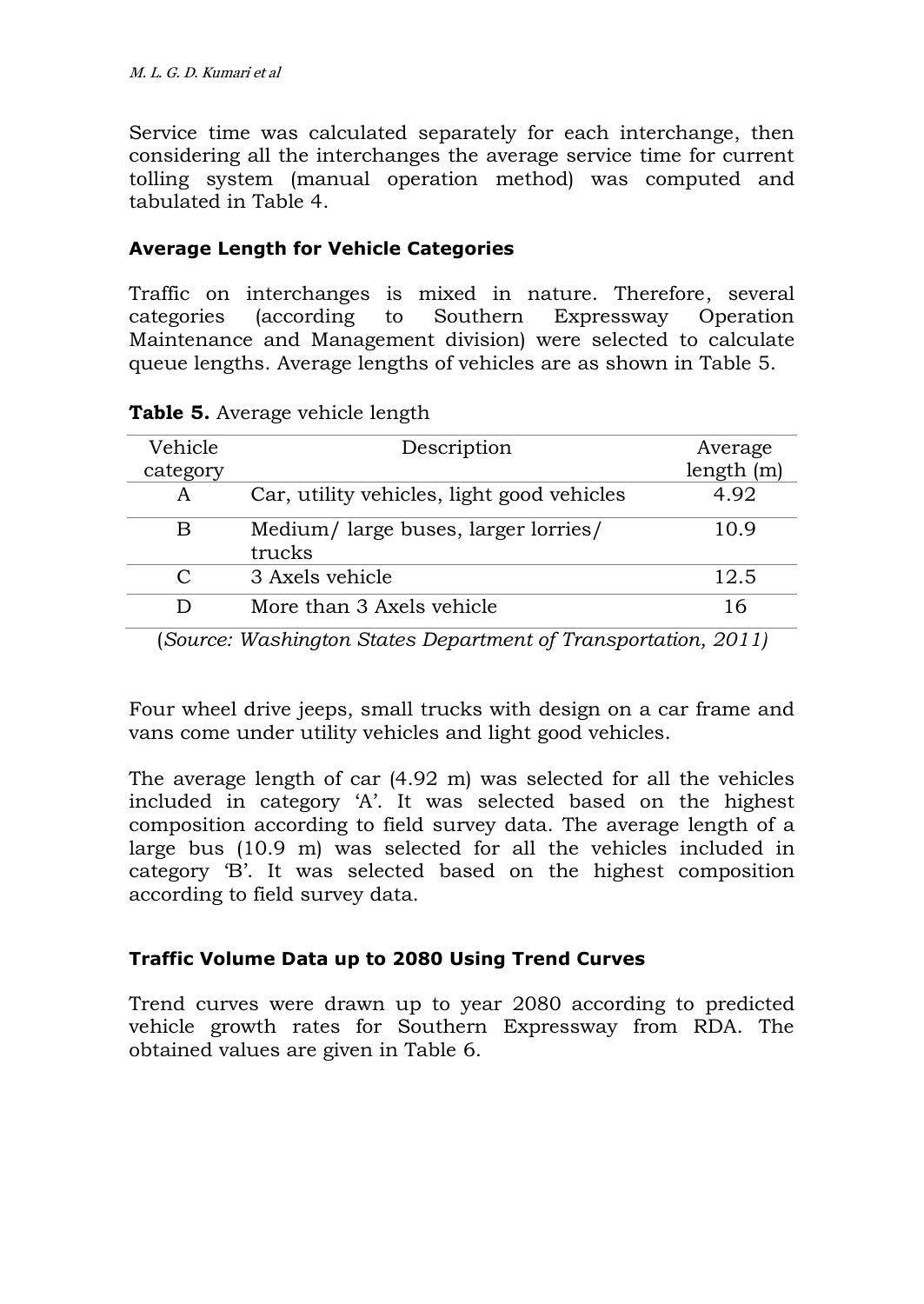| Intercha                                                                     | Vehicle                                                        |      |      |      |      |      |      | Predicted vehicle growth $\left(\frac{0}{0}\right)$ |      |      |               |         |                                  |           |          |      |
|------------------------------------------------------------------------------|----------------------------------------------------------------|------|------|------|------|------|------|-----------------------------------------------------|------|------|---------------|---------|----------------------------------|-----------|----------|------|
| nge                                                                          | category                                                       | 2017 | 2022 | 2025 | 2030 | 2035 | 2040 | 2045                                                | 2050 | 2055 | 2060          | 2065    | 2070                             | 2075      |          | 2080 |
| Kottawa,<br>Kahathudu<br>wa.<br>Galanigama                                   | Car, utility 6.3<br>vehicles,<br>light good<br>vehicles<br>(A) |      | 5.1  | 3.6  | 4.1  | 3.95 | 3.8  | 3.7                                                 | 3.6  | 3.5  | 3.45 3.4 3.3  |         |                                  | 3.25      | 3.2      |      |
|                                                                              | M/L<br>buses, L<br>lorries/<br>trucks $(B)$                    | 2.9  | 2.3  | 2.1  | 2.21 | 2.19 | 2.12 | 2.11                                                | 2.1  |      | 2.0 2.04 2.01 |         | 2                                | 1.99 1.95 |          |      |
|                                                                              | 3 Axels<br>vehicle $(C)$                                       | 2.9  | 2.3  | 2.1  | 2.05 | 1.93 | 1.8  | 1.7                                                 | 1.6  | 1.5  |               |         | 2.06 1.32 1.22 1.15 1.11         |           |          |      |
|                                                                              | More than 6.3<br>3 Axels<br>vehicle (D)                        |      | 6.5  | 3.8  | 4.21 | 3.82 | 3.5  | 3.25                                                |      |      |               |         | 2.95 2.7 2.5 2.25 2.05 1.86 1.7  |           |          |      |
| Dodangoda<br>Welipanna,<br>Kurunduga<br>hahatakma,<br>Baddegama<br>Pinnaduwa | Car, utility 11.2 9.8<br>veh., light<br>good veh.<br>(A)       |      |      | 6.8  | 8.2  | 8.1  | 8    | 7.9                                                 | 7.8  |      | 7.8 7.7       |         | 7.6 7.58 7.56 7.5                |           |          |      |
|                                                                              | M/L<br>buses, L<br>lorries/<br>trucks $(B)$                    | 5.2  | 4.5  | 3.9  | 4.41 | 4.46 | 4.5  | 4.51                                                |      |      |               |         | 4.52 4.5 4.55 4.58 4.59 4.59 4.6 |           |          |      |
|                                                                              | 3 Axels<br>vehicle $(C)$                                       | 11.3 | 12.5 | 7.3  | 9    | 8.6  | 8.3  | 8.1                                                 | 7.9  |      | 2.6 7.3       | 7.1     | 6.9                              | 6.65      | 6.4      |      |
|                                                                              | More than 11.3 12.5 7.3<br>3 Axels<br>vehicle (D)              |      |      |      | 8.9  | 8.6  | 8.3  | 8.1                                                 | 7.8  |      | 7.6 7.4       | 7.1 6.9 |                                  |           | 6.7 6.45 |      |

## **Table 6.** Predicted vehicle growth

## **Data Analysis**

#### **Traffic Volume Forecast of Southern Expressway**

Traffic volume forecast data were used to calculate the annual traffic growth rates for vehicle categories. And the equation which was used to calculate the future traffic demand was stated below (Mannering and Kilareski, 1998).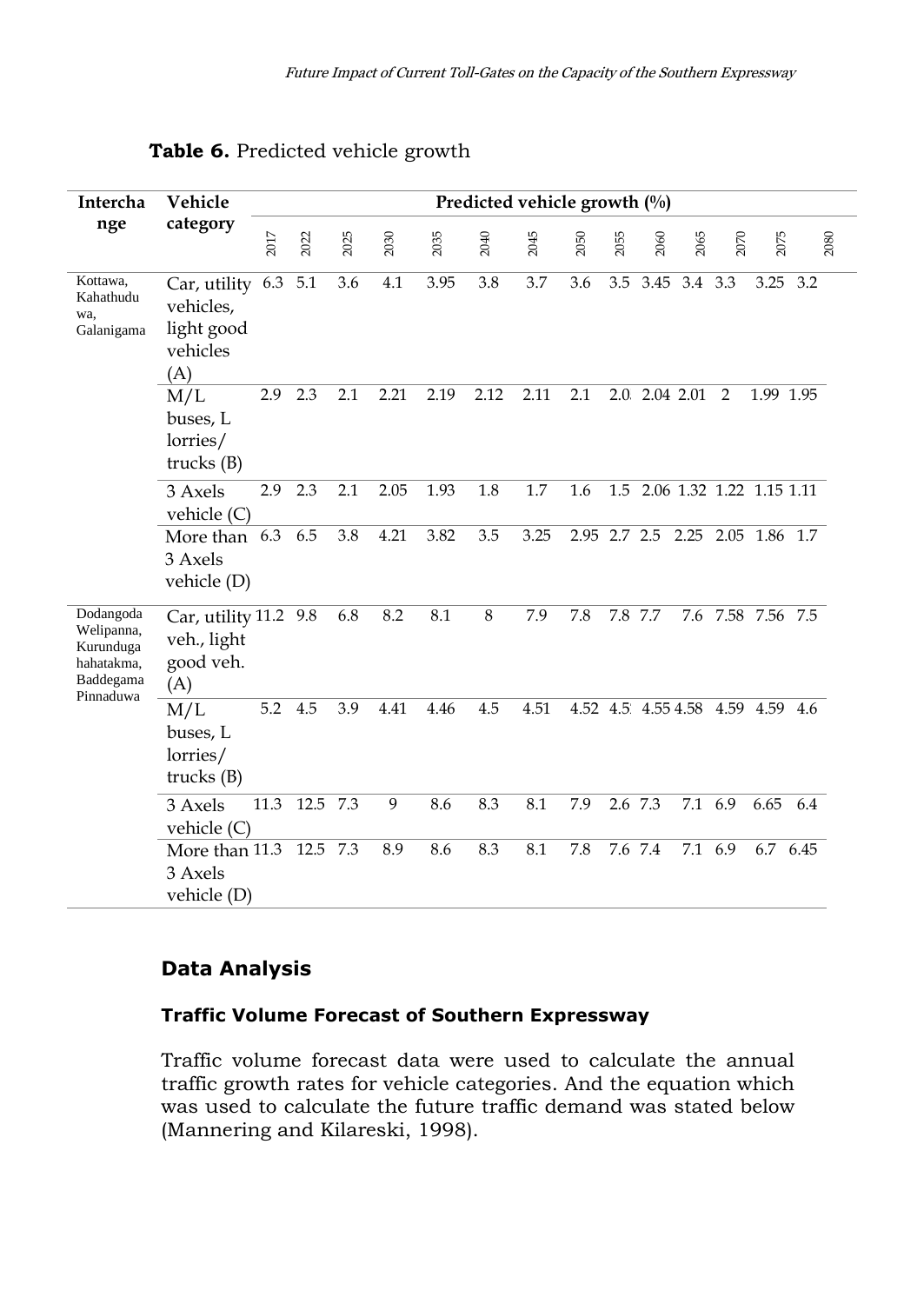(Peak hour volume)  $_{future}$  = (Peak hour volume)  $_{present}$   $\times$   $(1+g)^n$ g = Annual growth rate n = Number of year

Above equation and relevant annual traffic growth rates were used to calculate the peak hour volume in coming years.

Example: Sample calculation for Kottawa interchange at 2017 (*i.e*. 4 years from 2013)

> (Peak hour volume)<sub>2017</sub> = (Peak hour volume)<sub>2013</sub> ×  $(1+g)$ <sup>n</sup> (Peak hour volume)<sub>2017</sub> = 554× (1+0.063)<sup>4</sup> = 704 veh/hr

Calculated vehicle growth over the years for Kottawa interchange is tabulated below in Table 7. The same procedure was followed to calculate vehicle growth for other interchanges as well.

| Time        |      |      |      |      |      |      | <b>Cumulative Number of Vehicles</b> |      |      |      |      |      |      |      |      |
|-------------|------|------|------|------|------|------|--------------------------------------|------|------|------|------|------|------|------|------|
|             | Pres | 2017 | 2022 | 2025 | 2030 | 2035 | 2040                                 | 2045 | 2050 | 2055 | 2060 | 2065 | 2070 | 2075 | 2080 |
| 16:00-16:05 | 25   | 32   | 41   | 45   | 55   | 66   | 80                                   | 96   | 114  | 135  | 160  | 189  | 222  | 260  | 304  |
| 16:05-16:10 | 51   | 64   | 82   | 91   | 111  | 134  | 160                                  | 191  | 228  | 269  | 318  | 375  | 440  | 515  | 602  |
| 16:10-16:15 | 80   | 101  | 129  | 143  | 174  | 211  | 253                                  | 303  | 360  | 427  | 504  | 595  | 698  | 818  | 956  |
| 16:15-16:20 | 119  | 151  | 192  | 213  | 260  | 314  | 377                                  | 451  | 537  | 636  | 752  | 887  | 1041 | 1220 | 1425 |
| 16:20-16:25 | 163  | 207  | 263  | 292  | 356  | 431  | 517                                  | 619  | 737  | 873  | 1033 | 1218 | 1430 | 1676 | 1958 |
| 16:25-16:30 | 215  | 273  | 348  | 386  | 470  | 569  | 684                                  | 818  | 974  | 1154 | 1365 | 1611 | 1892 | 2216 | 2591 |
| 16:30-16:35 | 263  | 334  | 425  | 472  | 575  | 696  | 836                                  | 1000 | 1190 | 1410 | 1669 | 1968 | 2311 | 2708 | 3166 |
| 16:35-16:40 | 311  | 395  | 504  | 559  | 681  | 824  | 991                                  | 1185 | 1411 | 1673 | 1979 | 2335 | 2743 | 3214 | 3757 |
| 16:40-16:45 | 371  | 471  | 601  | 667  | 813  | 984  | 1183                                 | 1415 | 1686 | 1998 | 2365 | 2791 | 3278 | 3841 | 4491 |
| 16:45-16:50 | 429  | 545  | 696  | 772  | 941  | 1140 | 1370                                 | 1640 | 1954 | 2316 | 2741 | 3235 | 3801 | 4454 | 5208 |
| 16:50-16:55 | 494  | 628  | 802  | 890  | 1085 | 1314 | 1580                                 | 1892 | 2254 | 2673 | 3163 | 3734 | 4387 | 5142 | 6013 |
| 16:55-17:00 | 554  | 704  | 900  | 999  | 1219 | 1476 | 1776                                 | 2126 | 2533 | 3005 | 3557 | 4199 | 4934 | 5783 | 6764 |
| 17:00-17:05 | 624  | 793  | 1014 | 1126 | 1373 | 1663 | 2001                                 | 2395 | 2854 | 3386 | 4007 | 4731 | 5559 | 6517 | 7622 |

 **Table 7**. Vehicle growth at Kottawa interchange over the years

In order to identify the efficiency of current toll gates for present and future conditions, the following study methodology was adopted.

 $\triangleright$  Service rate when operating a different number of toll gates. (Service rate denotes the rate at which vehicles are being served in a system. In here service rate depends on the number of toll booths and average service time.)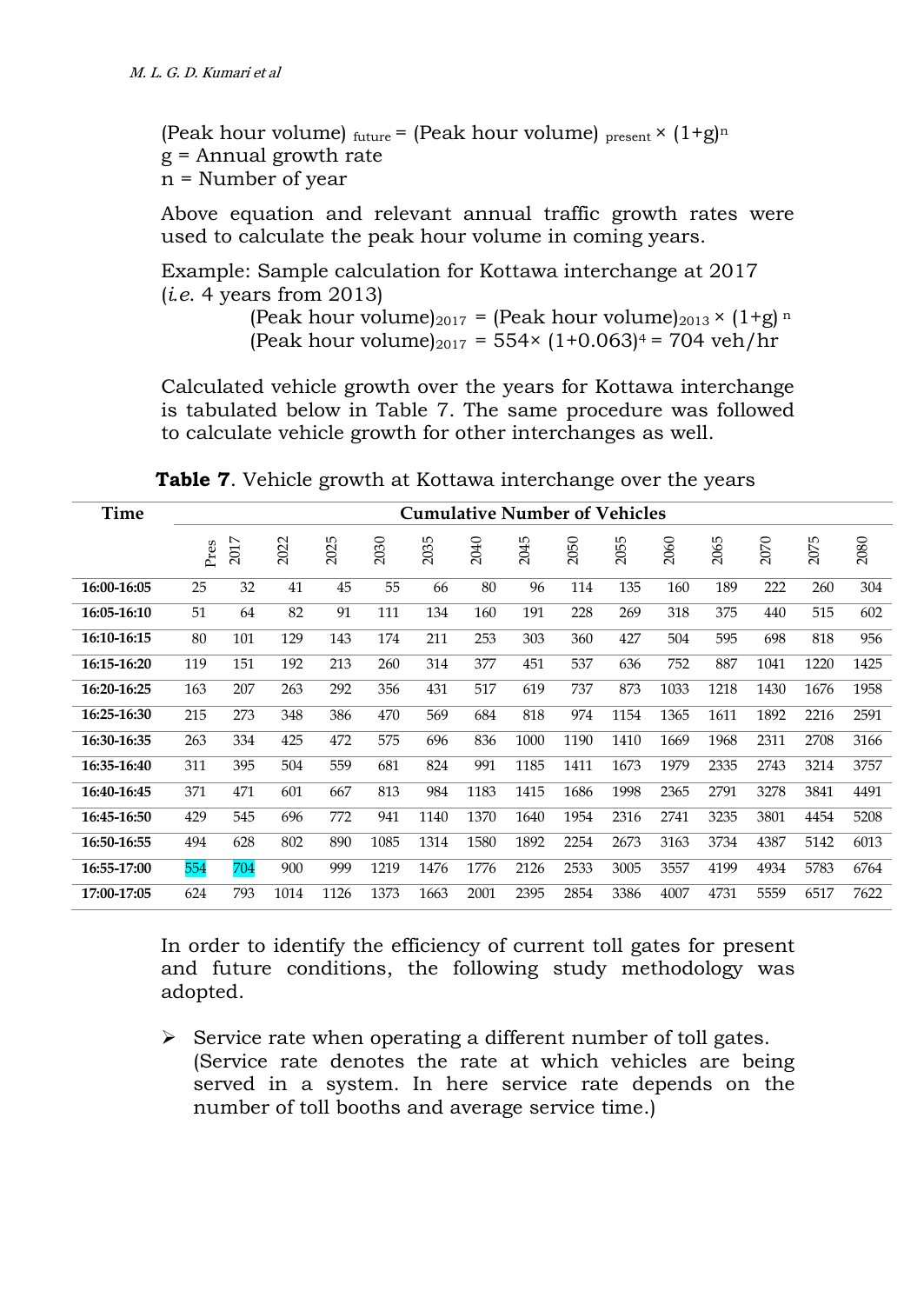As indicated in Banks (2010), service rate when operating of different number of toll gates;

Service rate =  $[1$  vehicle  $\times$  60  $\times$  No. of toll booths  $\times$  Time interval for arrival rate (veh/min)] / Average service time

- $\triangleright$  According to the queuing analysis graph of time vs. cumulative number of vehicles, following terms are indicated.
	- Number of vehicle in queue
	- Individual delay time



### **Time vs Cumulative number of vehicles**

**Figure 3.** Graph of time vs. cumulative number of vehicles

Critical exit ramps were evaluated to see whether they could handle the present traffic flow according to the traffic survey results. Figure 3 illustrates variation of time vs. cumulative number of vehicles at Pinnaduwa. In here, these two curves represent arrival curve and service curve. Arrival curve was plotted according to the 5 minutes time interval during the peak hours at each exit ramp. Service rates were calculated for different number of toll gates when operating at exit ramps. Service curve was plotted according to the number of toll gates in operating. Vertical length between these two curves indicates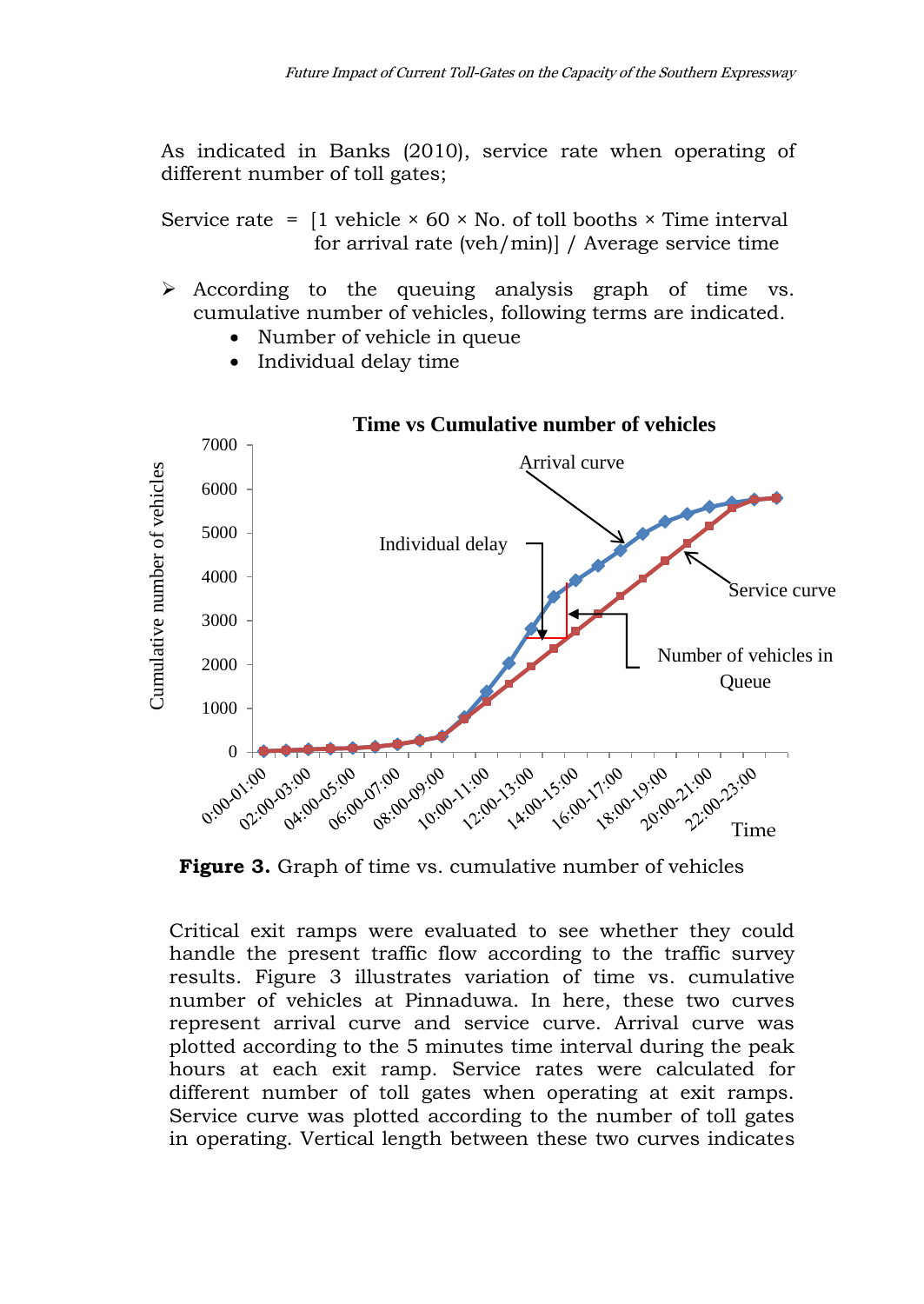the number of vehicles in queue and horizontal difference indicates individual delay.

#### **Service Rate, When Operating Different Number of Toll Gates for 5 Minute Arrival Rate**

Service rate =  $[1$ vehicle  $\times$  60  $\times$  No. of toll booths  $\times$  Time interval for arrival rate (veh/min)] / Average service time

Sample calculation for service rate when operating one toll gate only;

Service rate = 
$$
\frac{[1 \times 60 \text{ s} \times 1 \times 5 \text{ s}]/18 \text{ s/veh}}{16.67 \text{ veh/}5 \text{ min}}
$$

Service rate increases due to the number of gates operating in exit ramps. Table 8 shows service rates for 5 minutes time duration for a different number of toll gates.

Kottawa interchange has the most number of exit gates. It has eight exit gates. It is observed that more vehicles can be served when the number of toll gates increase. When operating one gate, seventeen vehicles can be served in 5 minutes. As observed in Table 8 with the increase of number of gates, number of vehicles served in exit ramps too increases.

| Number of toll gates | Service rate (veh / 5 min) |
|----------------------|----------------------------|
|                      | 16.67                      |
| 2                    | 33.33                      |
| 3                    | 50                         |
| 4                    | 66.67                      |
| 5                    | 83.33                      |
| 6                    | 100                        |
| 7                    | 116.67                     |
| 8                    | 133.33                     |

|  |  | <b>Table 8.</b> Service rates |  |
|--|--|-------------------------------|--|
|--|--|-------------------------------|--|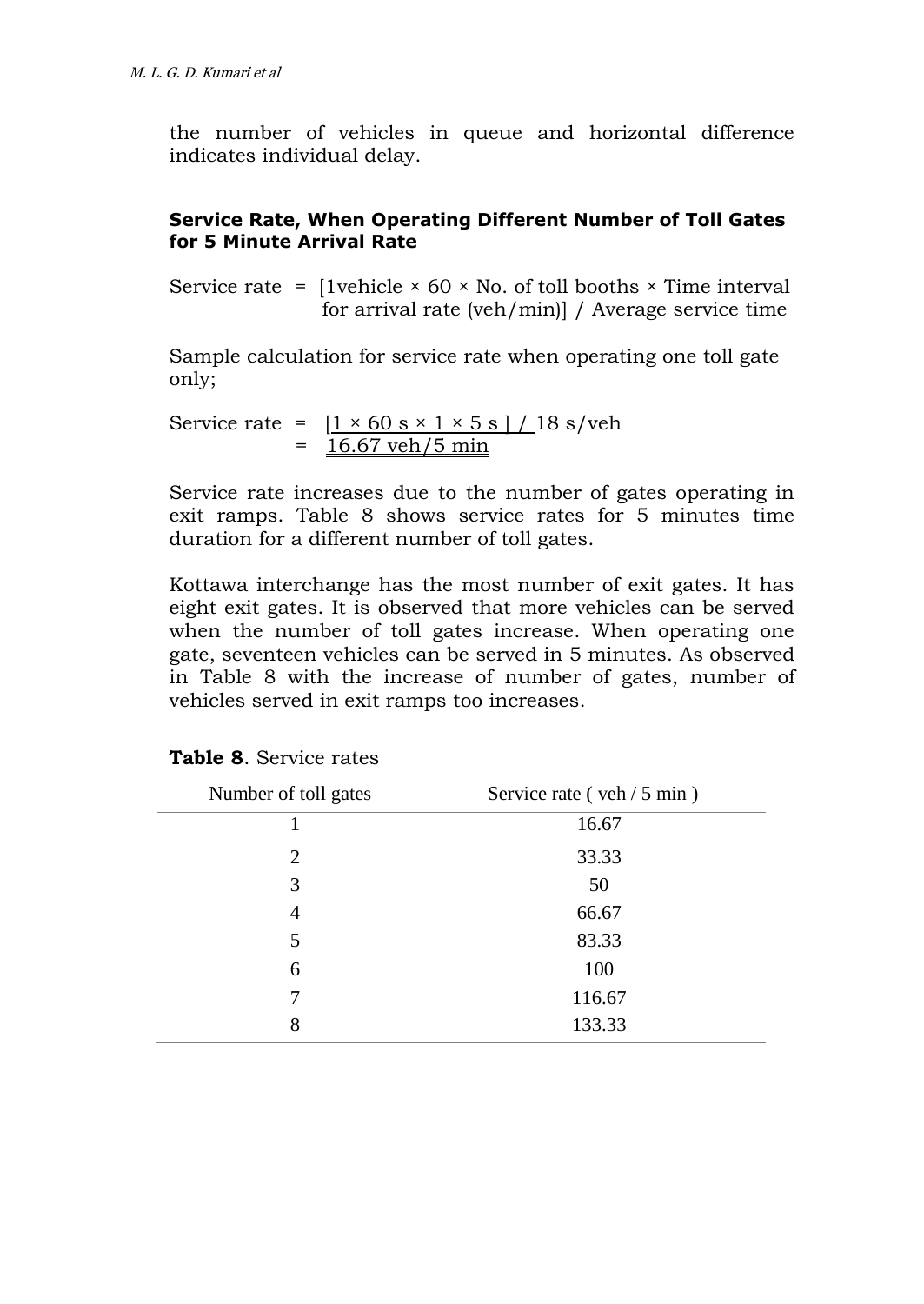#### **Analysis of Maximum Queue Length and Individual Delay Time Up to Year 2080 when Operated Different Number of Toll Gates**

Sample 1 - Maximum queue length and maximum individual delay at Kottawa interchange

Survey data were used to obtain the cumulative number of vehicles. Arrival curve was obtained when plotting cumulative number of vehicles against time. Service curves were also plotted according to the number of gates in service and it varies with time. For the purpose of identification of future traffic, arrival curves were also plotted according to predicted vehicle growth.



### **Kottawa Interchange–Exit Ramp (exit of vehicles arriving from Galle)–When one gate is operating**

### **Figure 4**. The graph of time vs. cumulative number of vehicles when only one gate is on operation at Kottawa Interchange

The total length of the queue at a specified time, expressed by the number of vehicles, is given for the particular exit ramp from the vertical length between arrival and departure curves. It shows the longest vehicle queue at manual system when only one gate is in operation. The longest vehicle queue occurs at time 22:50 hrs consisting of 2069 vehicles.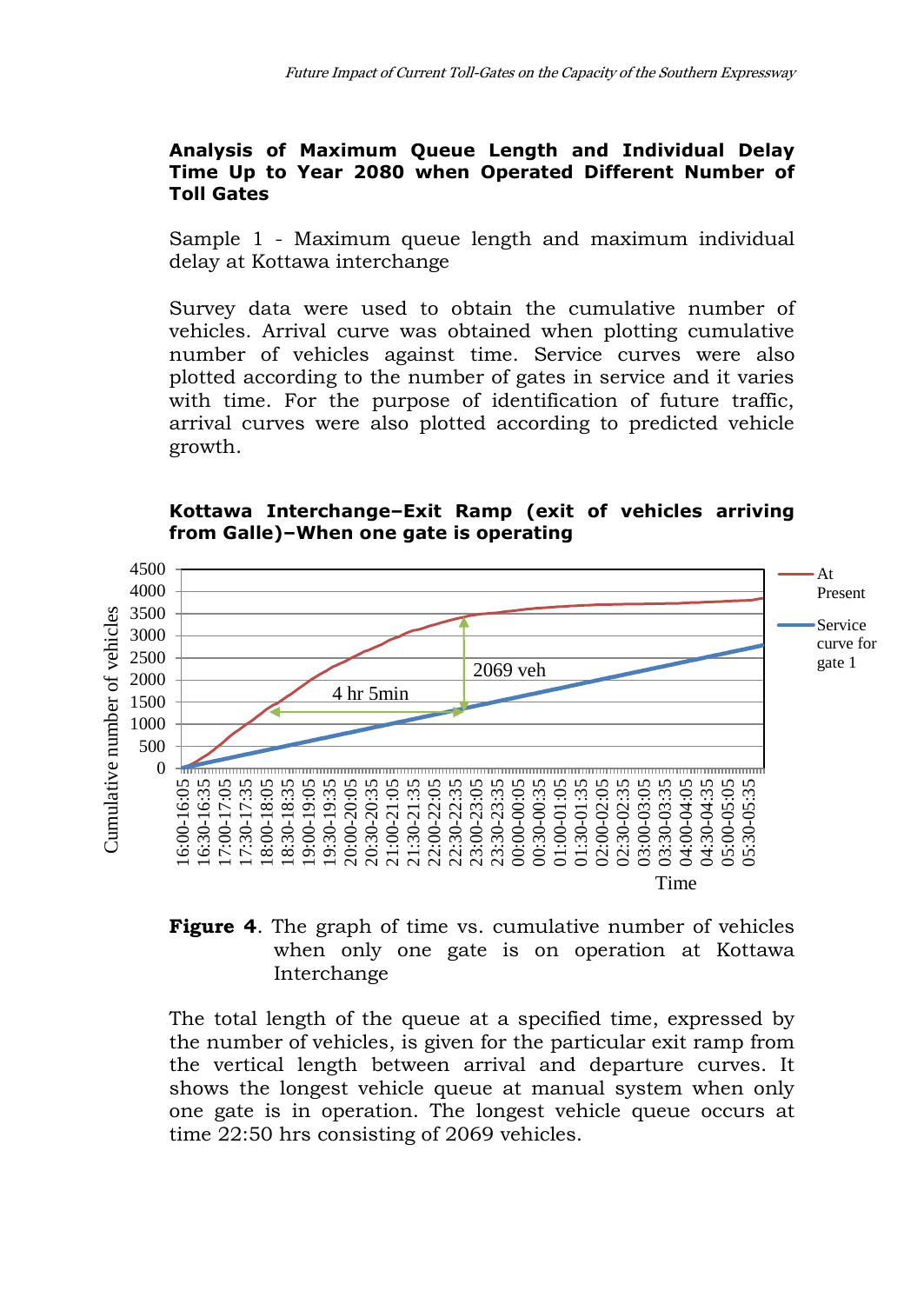### **Sample Calculation for Present Condition When Only One Gate is on Operation at Kottawa Interchange**

For the calculation of maximum longest queue for that particular exit ramp, average vehicle length according to the anticipated vehicle composition was found. One meter gap in between two successive vehicles was assumed.

Maximum no. of vehicle in queue at present = 2069 veh

| Average vehicle length | $= \sum$ (Percentage composition for vehicle<br>category × Average length of vehicle<br>category)                                                                                                                                                                                                                                                                                                                 |
|------------------------|-------------------------------------------------------------------------------------------------------------------------------------------------------------------------------------------------------------------------------------------------------------------------------------------------------------------------------------------------------------------------------------------------------------------|
|                        | Average vehicle length = $(92.43\% \times \text{Average length of category A})$<br>$+$ (4.91% x Average length of category<br>B) + $(1.56\% \times \text{Average length of})$<br>category C) + $(1.1\% \times \text{Average length of})$<br>category D)<br>$= (92.43\% \times 4.92 \text{ m}) + (4.91\% \times 10.9 \text{ m}) +$<br>$(1.56\% \times 12.5 \text{ m}) + (1.1\% \times 16 \text{ m})$<br>$= 5.45$ m |

| Gap between two successive vehicles $= 1$ m                   |                              |  |  |  |  |  |  |
|---------------------------------------------------------------|------------------------------|--|--|--|--|--|--|
| Maximum queue length at present $=$ Maximum No. of vehicle in |                              |  |  |  |  |  |  |
|                                                               | queue at present ×           |  |  |  |  |  |  |
|                                                               | (Average vehicle length +    |  |  |  |  |  |  |
|                                                               | Gap between successive       |  |  |  |  |  |  |
|                                                               | vehicle)                     |  |  |  |  |  |  |
|                                                               | $= 2069 \times (5.45 + 1)$ m |  |  |  |  |  |  |
|                                                               | $= 13345 \text{ m}$          |  |  |  |  |  |  |
| Longest individual delay                                      | $= 4$ hr 5 min               |  |  |  |  |  |  |

At present it was found that 13345 m queue length is the longest queue length if only one gate at Kottawa exit ramp is in operation. When the operating gates are increased the queue length will decrease proportionally. Since critical exit ramp length of Kottawa interchange is only 197 m, it will be insufficient even with more gates operating at present service rates.

The same procedure was followed in obtaining maximum queue length and longest individual delay for each interchange when operating at different number of toll gates up to 2080 for critical exit ramps at interchanges.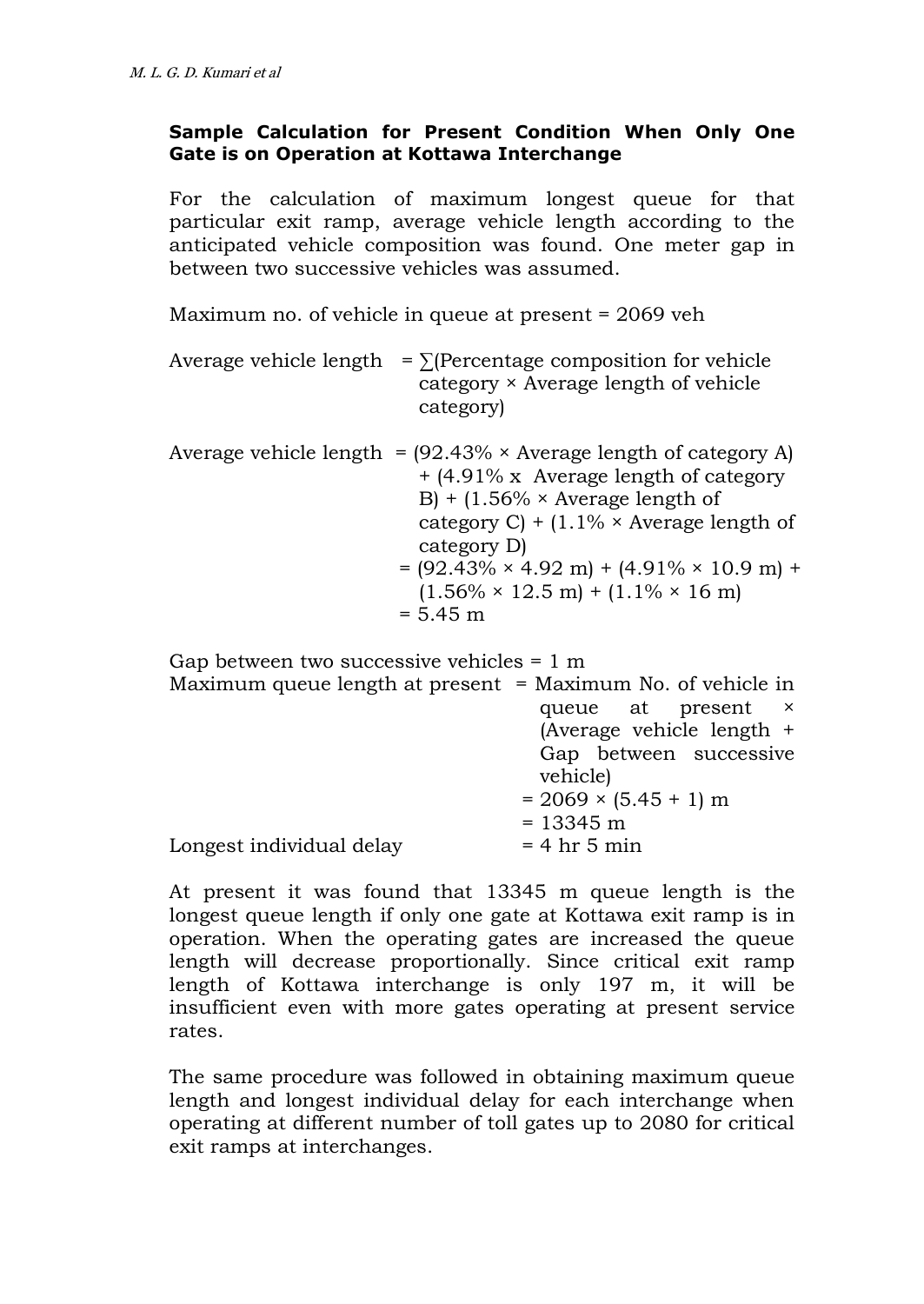#### **Deceleration Lane Length**

Exit ramp design based on the assumption that vehicles exiting from a freeway have adequate space to decelerate to the ramp's limiting design speed feature (typically a horizontal curve) after clearing the through traffic lane. The length provided between the freeway departure point and the ramp's limiting design speed feature should be at least as long as the distance needed to accomplish the appropriate deceleration which is governed by the speed of traffic on the through lane and the speed to be attained on the ramp.

#### **Calculation of Minimum Deceleration Lane Length for Exit Ramps**



**Figure 5**. Deceleration lane of off ramp

| Lower limit of highway design speed | $= 80$ kmph |
|-------------------------------------|-------------|
| Design speed of off ramps           | $= 60$ kmph |

The recommended minimum deceleration lane length for an off ramp is 255 ft (77.7 m) when vehicle travels at 80 kmph to become 60 kmph and once it reaches that speed the vehicle needs further 300 ft (91.4 m) lane length to stop the vehicle. Those values are clearly indicated in Table 9 considering highway design speed of the Southern Expressway.

Also it needs to provide deceleration lane length to the end of the anticipated queue at the off ramps. In here minimum deceleration length was considered as per Washington State Department of Transportation (WSDOT) Design manual 2011.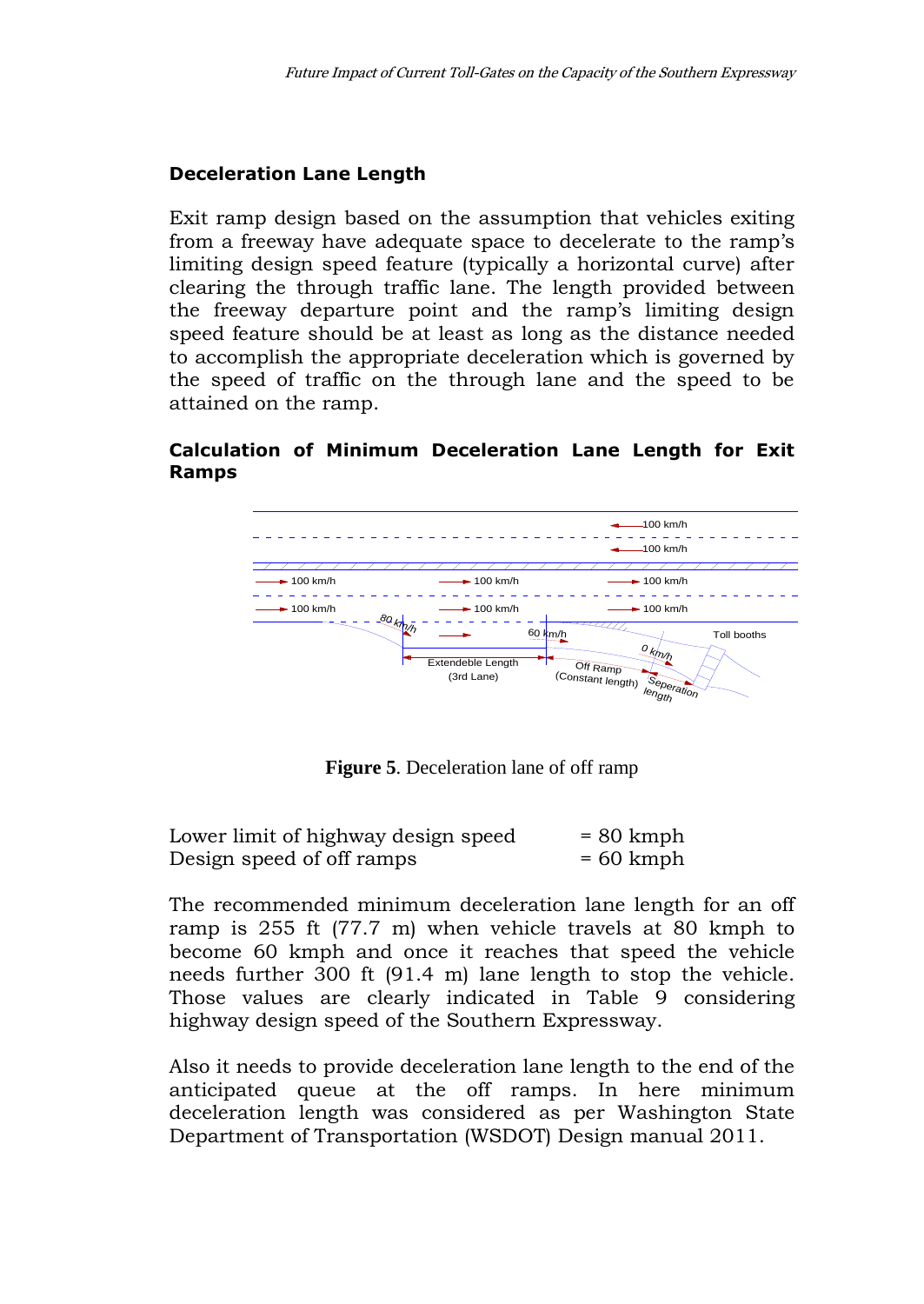| <b>Design</b> | Highway Highway<br><b>Design</b> |                |     |     | Minimum deceleration lane length (ft) for ramp design speed (mph) |     |     |      |     |     |     |     |     |
|---------------|----------------------------------|----------------|-----|-----|-------------------------------------------------------------------|-----|-----|------|-----|-----|-----|-----|-----|
| <b>Speed</b>  | Speed                            |                |     |     |                                                                   |     |     |      |     |     |     |     |     |
| (mph)         | (kmph)                           | $\theta$       | 15  | 20  | 25                                                                | 30  | 35  | 37.5 | 40  | 45  | 50  | 60  | 70  |
| 30            | 48                               | 235            | 200 | 170 | 140                                                               |     |     |      |     |     |     |     |     |
| 35            | 56                               | 280            | 250 | 210 | 185                                                               | 150 |     |      |     |     |     |     |     |
| 37.5          | 60                               | 300            |     |     |                                                                   |     |     |      |     |     |     |     |     |
| 40            | 64                               | 320            | 295 | 265 | 235                                                               | 185 | 155 |      |     |     |     |     |     |
| 45            | 72                               | 385            | 350 | 325 | 295                                                               | 250 | 220 |      | 155 |     |     |     |     |
| 50            | 80                               | 435            | 405 | 385 | 355                                                               | 315 | 285 | 255  | 225 | 175 |     |     |     |
| 55            | 88                               | 480            | 455 | 440 | 410                                                               | 380 | 350 |      | 285 | 235 | 180 |     |     |
| 60            | 96                               | 530            | 500 | 480 | 460                                                               | 430 | 405 |      | 350 | 300 | 240 |     |     |
| 65            | 104                              | 570            | 540 | 520 | 500                                                               | 470 | 440 |      | 390 | 340 | 280 | 185 |     |
| 70            | 112                              | 615            | 590 | 570 | 550                                                               | 520 | 490 |      | 440 | 390 | 340 | 240 |     |
| 80            | 128                              | 735            | 710 | 690 | 670                                                               | 640 | 610 |      | 555 | 510 | 465 | 360 | 265 |
|               |                                  | $\overline{0}$ | 24  | 32  | 40                                                                | 48  | 56  | 60   | 64  | 72  | 80  | 96  | 112 |

| <b>Table 9.</b> Minimum Deceleration Lane Length |  |  |  |  |  |  |  |  |
|--------------------------------------------------|--|--|--|--|--|--|--|--|
|--------------------------------------------------|--|--|--|--|--|--|--|--|

Minimum deceleration lane length (ft) for ramp design speed (kmph)

 *(Source: WSDOT Design Manual 2011 – Chapter 1360)*

Minimum deceleration lane length to achieve 60 km/h (ramp design speed), when vehicle travels lower highway design speed of 80 km/h for exit ramps is;

Minimum deceleration lane length = 255 ft (78 m)

Minimum deceleration lane length, once the vehicle achieves 60 km/h (i.e. ramp design speed) to stop the vehicle.

| Minimum deceleration lane length                             | $=$ 300 ft         |
|--------------------------------------------------------------|--------------------|
| Total Minimum deceleration lane length $= 255$ ft $+ 300$ ft |                    |
|                                                              | $=$ 555 ft (170 m) |

Therefore, total minimum deceleration lane length should be 170 m for all exit ramps.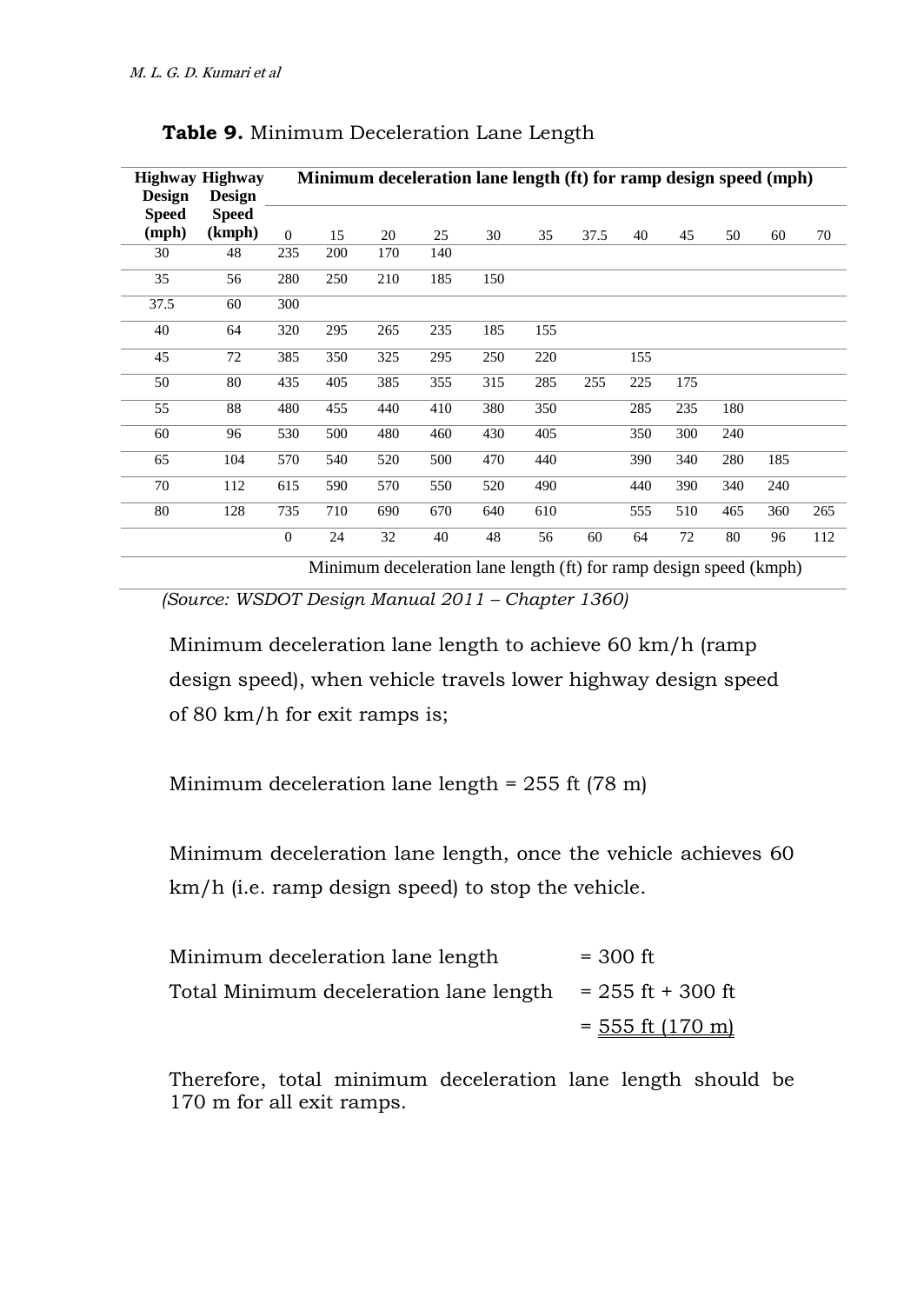The calculated minimum deceleration lane length for an off ramp is 170 meters. Exsisting ramp length of Kahathuduwa ramp 1 (from Galle) and ramp 2 (from Colombo), Dodangoga ramp 1 (from Galle) and ramp 2 (from Colombo), Welipanna ramp 1 (from Galle) and ramp 2 (from Colombo), Kurundugahahatakma ramp 1 (from Galle) and ramp 2 (from Colombo), Baddegama ramp 1 (from Galle) and ramp 2 (from Colombo) are respectively 106m, 96m, 93m, 134m, 73m, 69m, 45m, 134m, 154m, and 90m. Therefore, Table 10 highlights the exit ramps which do not satisfy the minimum deceleration lane length of 170 meter requirement according to WSDOT design Manual 2011.

| <b>Interchange</b>  | Exit ramps            | Ramp<br>length<br>(m) | <b>Minimum</b><br>deceleration<br>lane length |
|---------------------|-----------------------|-----------------------|-----------------------------------------------|
| Kottawa             | Ramp 1 – From Galle   | 197                   | (Satisfy)                                     |
| Kahathuduwa         | Ramp 1 – From Galle   | 106                   | (Do not satisfy)                              |
|                     | Ramp 2 - From Colombo | 96                    | (Do not satisfy)                              |
| Galenigama          | Ramp 1 – From Galle   | 181                   | (Satisfy)                                     |
|                     | Ramp 2 - From Colombo | 187                   | (Satisfy)                                     |
| Dodangoda           | Ramp 1 – From Galle   | 93                    | (Do not satisfy)                              |
|                     | Ramp 2 - From Colombo | 134                   | (Do not satisfy)                              |
| Welipanna           | Ramp 1 – From Galle   | 73                    | (Do not satisfy)                              |
|                     | Ramp 2 - From Colombo | 69                    | (Do not satisfy)                              |
| Kurundugahahathakma | Ramp 1 – From Galle   | 45                    | (Do not satisfy)                              |
|                     | Ramp 2 - From Colombo | 134                   | (Do not satisfy)                              |
| Baddegama           | Ramp 1 – From Galle   | 154                   | (Do not satisfy)                              |
|                     | Ramp 2 - From Colombo | 90                    | (Satisfy)                                     |
| Pinnaduwa           | Ramp 1-From Colombo   | 378                   |                                               |

| <b>Table 10.</b> Comparison of minimum deceleration lane length and |  |  |
|---------------------------------------------------------------------|--|--|
| existing exit ramp lengths                                          |  |  |

|  | Table 11. Results and Proposals |  |
|--|---------------------------------|--|
|--|---------------------------------|--|

| <b>Interchange</b> | <b>Direction</b>        | <b>Failure reason at year</b>             |                             |                                                                         | <b>Proposals</b>                                                            |
|--------------------|-------------------------|-------------------------------------------|-----------------------------|-------------------------------------------------------------------------|-----------------------------------------------------------------------------|
|                    |                         | Longest<br>individual<br>delay at<br>year | Maximu<br>m queue<br>length | Minimum<br>deceleration<br>length $(169.04m)$<br>according to<br>WSDOT) |                                                                             |
| Kottawa            | $Ramp1 - From$<br>Galle | 2035                                      | 2034                        | 2034 exceeded                                                           | At year 2034 ramp length has<br>to improve / Service rate has<br>to improve |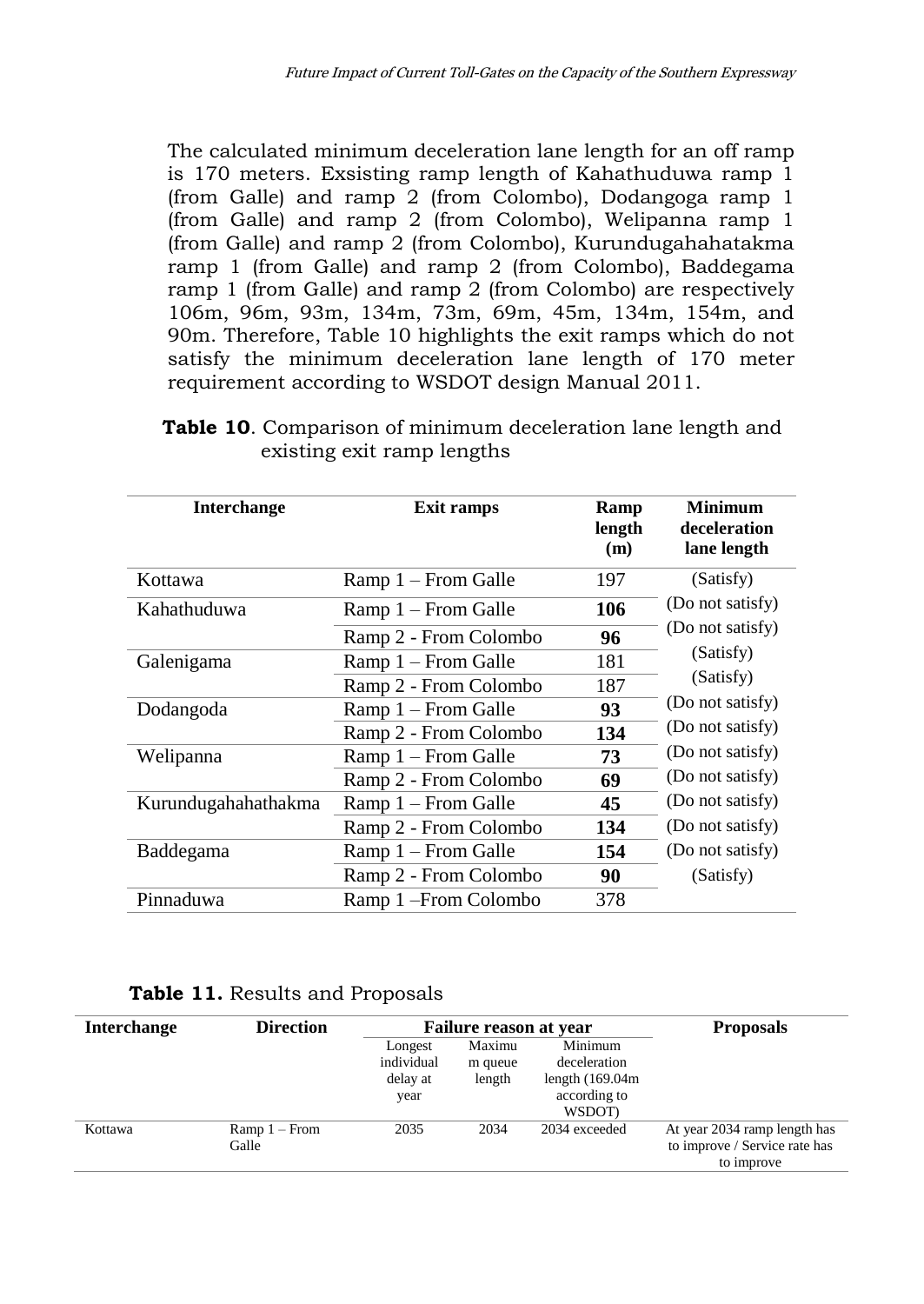| Kahathuduwa        | $Ramp1 - From$<br>Galle  | 2075 | 2075 | Existing ramp<br>length not<br>enough | Ramp length has to improve<br>from now                                      |
|--------------------|--------------------------|------|------|---------------------------------------|-----------------------------------------------------------------------------|
|                    | Ramp 2 - From<br>Colombo |      |      |                                       |                                                                             |
| Galanigama         | $Ramp1 - From$<br>Galle  | 2060 | 2050 | 2050 exceeded                         | At year 2050 ramp length has<br>to improve / Service rate has               |
|                    | Ramp 2 - From<br>Colombo |      |      |                                       | to improve                                                                  |
| Dodangoda          | $Ramp1 - From$<br>Galle  |      |      | Existing ramp<br>length not<br>enough | Ramp length has to improve<br>from now                                      |
|                    | Ramp 2 - From<br>Colombo | 2040 | 2040 |                                       |                                                                             |
| Welipanna          | $Ramp1 - From$<br>Galle  |      |      | Existing ramp<br>length not<br>enough | Ramp length has to improve<br>from now                                      |
|                    | Ramp 2 - From<br>Colombo | 2045 | 2045 |                                       |                                                                             |
| Kurundugahahatakma | $Ramp1 - From$<br>Galle  | 2060 | 2050 | Existing ramp<br>length not<br>enough | Ramp length has to improve<br>from now                                      |
|                    | Ramp 2 - From<br>Colombo |      |      |                                       |                                                                             |
| Pinnaduwa          | Ramp 2 - From<br>Colombo | 2030 | 2030 | 2030 exceeded                         | At year 2030 ramp length has<br>to improve / Service rate has<br>to improve |

# **Conclusions and Recommendation**

Southern Expressway will be directly influenced by additional traffic that would generate due to the anticipated rapid development of the Southern part of Sri Lanka. As seen from the study results, even at present, Kottawa and Pinnaduwa interchanges do not operate satisfactorily during long weekends and festive seasons. This study checked the effect of current toll gates on the free flow of the Southern Expressway. In fact, this study was conducted before commissioning the stretch from Pinnaduwa to Matara, and it is anticipated that the Pinnaduwa exit conditions will improve once the new stretch starts to operate.

It could be observed how each interchange dealt with maximum queue length, individual delay and minimum deceleration lane length. Table 11 indicates the years when exit ramp lengths will become insufficient for each interchange. Critical exit ramps of Kottawa (from Galle), Galenigama (from Galle), and Pinnaduwa (from Colombo) interchanges could cater to the traffic up to years 2034, 2050 and 2030 respectively. Kahathuduwa (from Galle), Dodangoda (from Colombo), Welipanna (from Colombo)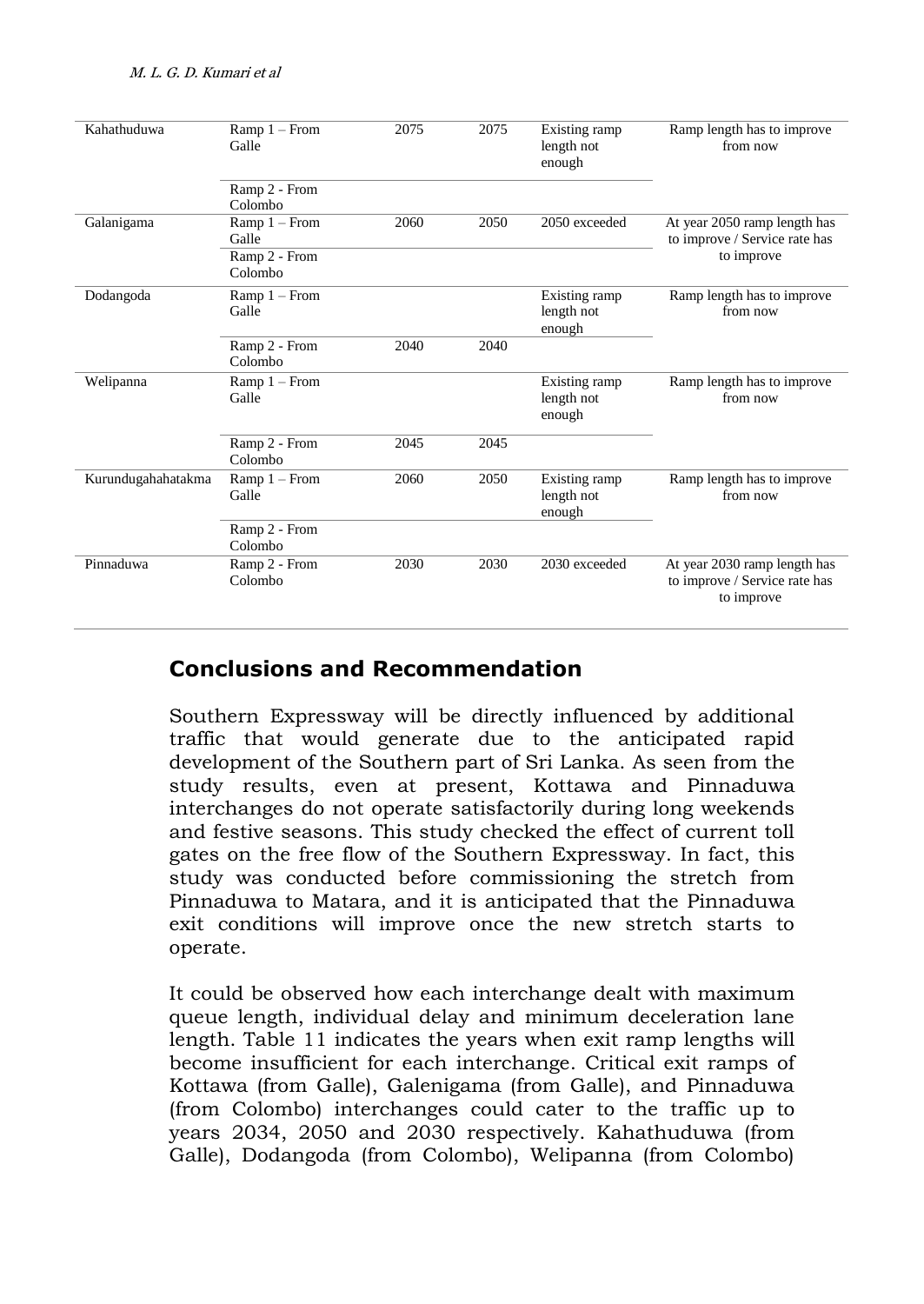and Kurundugahahatakma (from Galle) existing ramp lengths were selected without considering deceleration lane lengths. There is a tendency that vehicles begin to decelerate on the lane on expressway in advance of the off ramp lengths. This can affect the efficient and safe movements of traffic on the expressway. Therefore, it has to introduce an additional lane to allow for adequate ramp deceleration distances without disturbing the expressway through traffic. As an example, proposed layout plan for Kurundugahahatakma interchange shown in Figure 5. Table 11 shows that queue lengths will exceed the critical exit ramps in years 2034, 2075, 2050, 2040, 2045, 2050 and 2030 for the Kottawa (from Galle), Kahathuduwa (from Galle), Galenigama (from Galle), Dodangoda (from Colombo), Welipanna (from Colombo), Kurundugahahatakma (from Galle) and Pinnaduwa (from Colombo) interchanges respectively. Due to the spillback of the traffic queues from off ramps, capacity reduction of expressway is visible by bottlenecking the expressway.

The maximum individual delay of 10 minute duration exceeded in years 2035, 2075, 2060, 2040, 2045, 2060, 2030 for the Kottawa (from Galle), Kahathuduwa (from Galle), Galenigama (from Galle), Dodangoda (from Colombo), Welipanna (from Colombo), Kurundugahahatakma (from Galle) and Pinnaduwa (from Colombo) interchanges respectively.

Hence, the capacity of the Southern Expressway will get affected due to the inadequacy at toll gates unless the number of toll gates is increased or the efficiency of the toll collecting systems is improved, thus improving the efficiency of the toll gates which is more practical. Due to the operational procedure of electronic toll collection systems such as; automatic coin machines, touch and go systems, systems operated through transponders *etc*. the queue length and individual delay can be reduced. The service rates and operational procedure for above mentioned systems are indicated in Table 12. The last column of Table 12 presents the study proposals for toll gates.